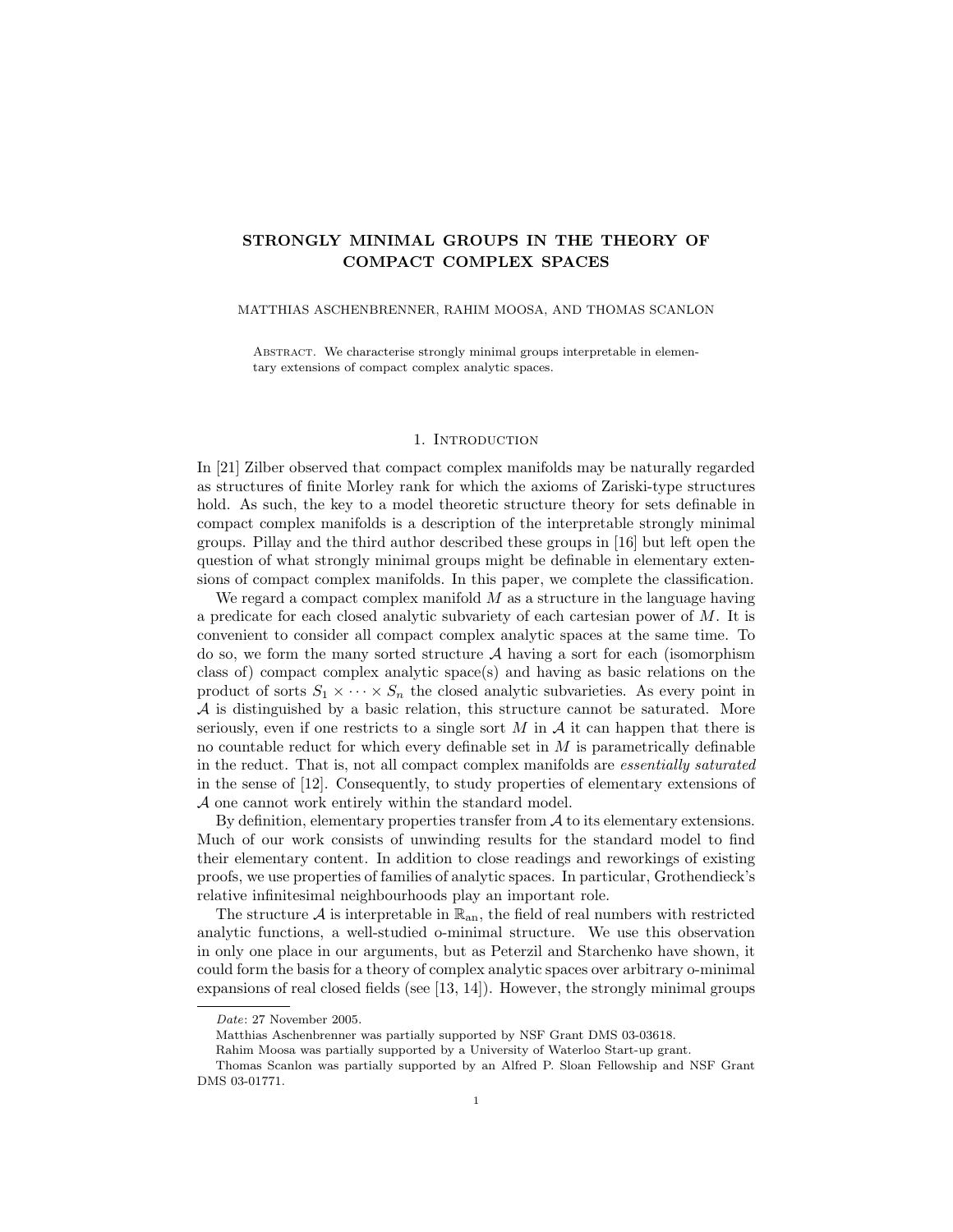definable in the interpreted complex analytic spaces in nonstandard models of the theory of  $\mathbb{R}_{an}$  may have properties not enjoyed by any group in an elementary extension of A. For instance, while every (complex-) one-dimensional group in any elementary extension of A is algebraic [11], this does not hold in the  $\mathbb{R}_{\text{an}}$  world [14]. Thus, while the o-minimal approach may be useful, it must be paired with work internal to A.

Complex algebraic geometry lives in  $\mathcal A$  in the sense that the field of complex numbers is a definable set (being the complement of the point at infinity on the complex projective line) and the field operations on  $\mathbb C$  are themselves definable. Moreover, by Chow's theorem,  $A$  induces no additional structure on  $\mathbb{C}$ . It follows from the classification of locally compact fields that any other field interpretable in  $\mathcal A$  is definably isomorphic to  $\mathbb C$ . The second author has shown that this conclusion continues to hold in elementary extensions of  $A$  even though the statement of the result is not facially elementary and the Euclidean topology is unavailable in the elementary extensions. He proves, in addition, a nonstandard version of the Riemann existence theorem from which one may show, using the Zilber trichotomy, that any strongly minimal group interpretable in an elementary extension of  $A$  is either a one-dimensional algebraic group over the (nonstandard) complex numbers or is locally modular.

The natural dichotomy in this context, however, is not between algebraic and locally modular, but rather between linear-algebraic and compact. Indeed, in  $A$  itself, every strongly minimal group is either a one-dimensional linear algebraic group or a simple compact complex Lie group [16]. We prove a version for elementary extensions.

**Theorem 1.1.** Suppose  $A' \succeq A$  is a saturated elementary extension of A with  $C'$ its interpretation of  $\mathbb C$ . If G is a strongly minimal group interpretable in A' then either G is definably isomorphic to a one-dimensional linear algebraic group over  $\mathbb{C}'$  or G is "compact" in either of the following senses:

- (i) Viewing  $G$  as an  $A'$ -manifold,  $G$  is the  $A'$ -holomorphic image of a Zariski  $closed$  set in  $A'$ .
- (ii) Let  $\mathcal R$  be an elementary extension of  $\mathbb R_{\rm an}$  in which  $\mathcal A'$  is naturally interpreted. Then  $G$ , viewed as a definable manifold in  $\mathcal{R}$ , is definably compact.

The notions of  $A'$ -manifold and  $A'$ -holomorphic map, which are introduced and made precise in Section 4, are the natural ones. In particular,  $\mathcal{A}'$ -holomorphic maps are continuous with respect to the o-minimal topology. (See Remark 4.2.) Hence, formulation (ii) of "compact" will be a consequence of (i), and it is in the sense of the former that the theorem is proved. See Propositions 4.5 and 5.9 for a more precise statement of the result.

We would say that the group  $G$  is a nonstandard complex torus if  $G$  were of the form  $T_a$  where  $\nu: T \to B$  is a holomorphic map between compact complex manifolds,  $a \in B(\mathcal{A}')$  is a generic point of B, and there exist

- a meromorphic map  $\mu: T \times_B T \to T$  over B,
- a meromorphic section  $z: B \to T$  of  $\nu$ , and
- a proper analytic set  $E \subseteq B$ ,

such that for all  $b \in B \setminus E$ , the fibre  $T_b$  is a compact complex Lie group with identity element  $z(b)$  and group operation  $\mu_b$ . It may very well be the case that, just as in  $\mathcal A$  itself, any "compact" group in the sense of Theorem 1.1 must be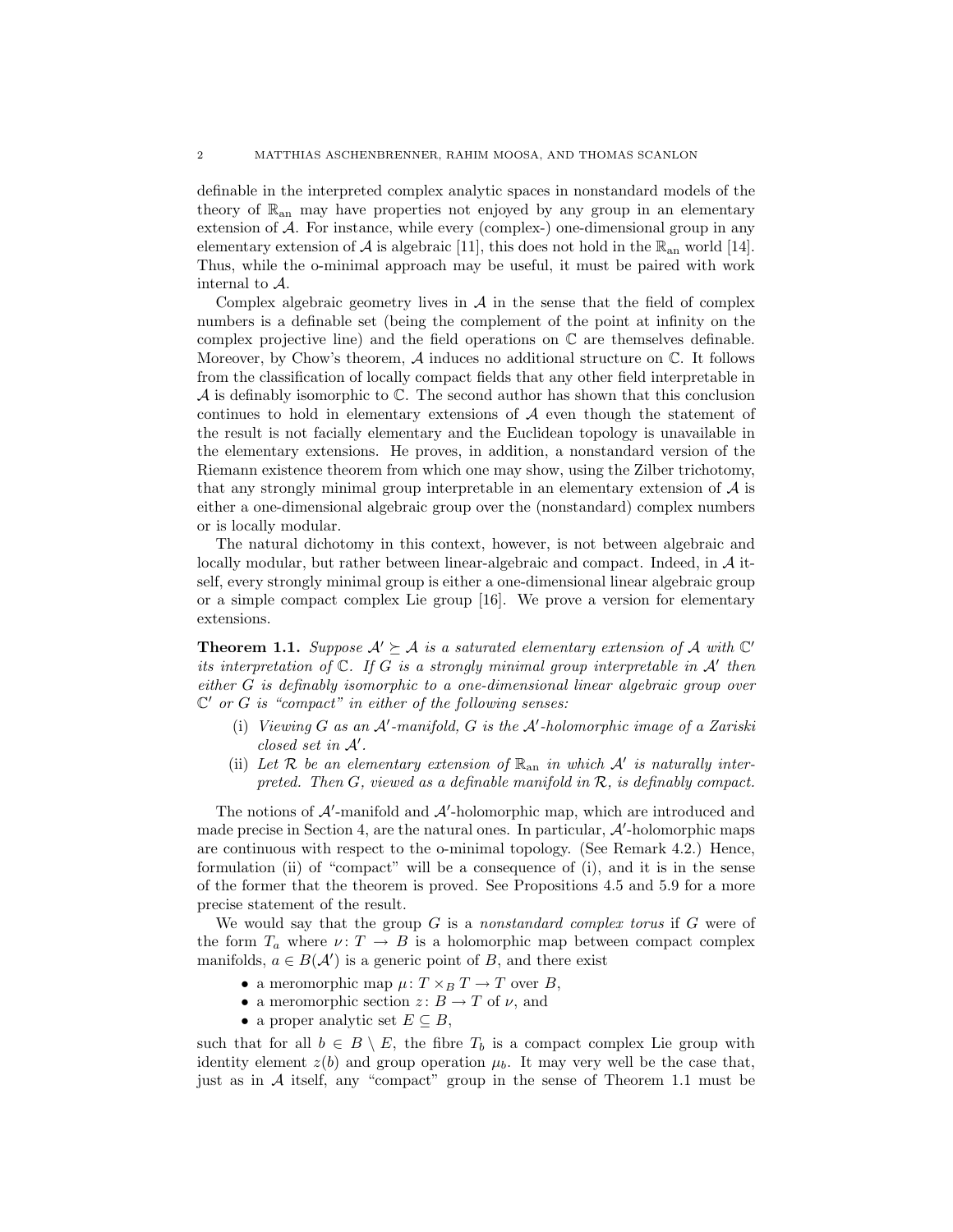definably isomorphic to a nonstandard complex torus. We were unable to resolve this question, however, as it implicates some subtle issues in the theory of moduli of complex tori.

**Remark 1.2.** If G lives in a sort that is of Kähler-type (i.e., is a holomorphic image of a compact Kähler manifold) then, using essential saturation (cf.  $[12]$ ), Theorem 1.1 follows automatically from the characterisation of strongly minimal groups in  $A$  itself [16]. In fact, in that case we can replace "compact" group in the conclusion by "nonstandard complex torus". However, not every strongly minimal group in  $\mathcal{A}'$  lives in a sort that is of Kähler-type, see [15] for an example. (An explicit argument for why this example is not definably isomorphic to a strongly minimal group in a sort of Kähler-type is given in Example 6.1 of  $[11]$ .)

This paper is organized as follows. In Section 2 we recall and supply a detailed proof of the main compactification result of [16] that any strongly minimal group  $G$ in A may be embedded as a Zariski open subset of some compact complex manifold. In Section 3 we reformulate the statement of this compactification so as to make its elementary content transparent. In Section 4, we recall some of the theory of elementary extensions of  $A$ , show how to transfer part of the compactification theorem and then analyse the case where there is no action of G on its boundary. In Section 5 we analyze the remaining case, transposing a theorem of Fujiki to the nonstandard context to complete the proof.

An understanding of the strongly minimal groups is required for the study of general interpretable groups. In [16], the characterisation of strongly minimal groups in A lead to a Chevalley-type structure theorem for arbitrary definable groups. In a similar manner, the results in this paper have been used by the third author [19] to obtain an analogous structure theorem for groups interpretable in the theory of compact complex spaces.

Acknowledgements. We are grateful to the Banff International Research Station, the Mathematisches Forschungsinstitut Oberwolfach and the Isaac Newton Institute for Mathematical Sciences where part of this work was done during the programmes Interactions between model theory and geometry (BIRS, March 2004), Model theory and complex analytic geometry (Oberwolfach, July 2004) and Model theory and applications to algebra and analysis (INI, January–July 2005). We also thank the referee for his/her close reading of the paper.

## 2. COMPACTIFICATIONS IN  $A$

In this section we concentrate on proving in detail the following main compactification result from [16].

**Proposition 2.1.** Let G be a complex manifold expressible as the disjoint union of an open set U and a finite set  $F$ , where U is a non-empty Zariski open subspace of an irreducible compact complex manifold  $X$ . There exist:

- a compact complex manifold  $G^*$  and a holomorphic embedding  $\iota: G \to G^*$ such that  $\iota(G)$  is a Zariski open subset of  $G^*$ , and
- a holomorphic surjection  $\pi \colon X \to G^*$ ;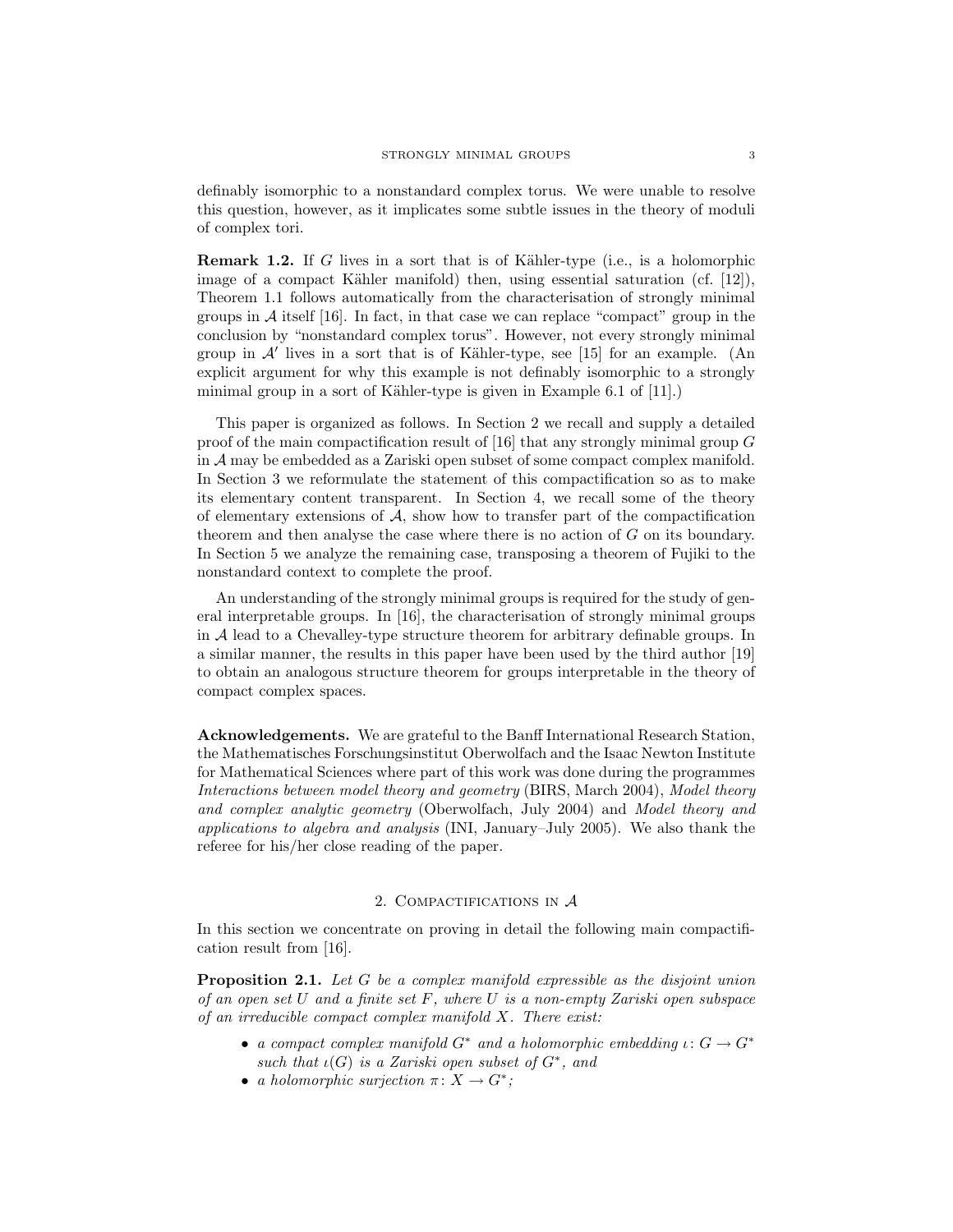such that the following diagram commutes:



and  $\pi$  is a biholomorphism of  $\iota(F) \subseteq G^*$ .

The published proof of this result while correct is, to our taste, incomplete in that the nontrivial verification of the efficacy of the construction is left to the reader. Many of the details of the proof that follows involve routine topological manipulations, but the proof as a whole is remarkably tricky. It should be noted that while we work with the Euclidean topology, the hypotheses and the conclusion of this proposition concern objects definable in the structure  $\mathcal{A}$ .

2.1. A fact about o-minimal structures. We will also use a property of ominimal dimension, which we discuss first.

**Notation.** For a subset S of a topological space R we denote the closure of S in R by  $\operatorname{cl}_S R$  and the interior of S in R by  $\operatorname{int}_R S$ . The boundary of S in R is denoted by  $\text{bd}_R S := \text{cl}_R S \setminus \text{int}_R S$ , and the frontier of S in R by  $\text{fr}_R S := (\text{cl}_R S) \setminus S$ . When the context is clear we drop the reference to  $R$  in this notation. Recall also that a subset S of R is called regular open if  $S = \text{int }$  cl S, and relatively compact if  $cl S$  is compact.

We fix an o-minimal structure  $R$ , and let  $m$  be a positive integer.

Fact 2.2. Suppose that R expands a real closed field. Let M be a definable manifold of dimension  $m$  and  $S$  be a definable open subset of  $M$ . Then the definable subset  $f{r_M} S$  of M has local dimension  $m-1$  at each point  $a \in f{r_M} S$ .

For the proof, we first reduce to the case that  $M = R^m$ , by passing to a chart around a and applying the fact that open cells in  $\mathbb{R}^m$  are definably homeomorphic to  $R^m$ , since R expands a real closed field. The next lemma (valid without this extra assumption on  $R$ ) then immediately yields the claim.

**Lemma 2.3.** Let S be a nonempty definable open subset of  $R^m$  such that  $cl S \neq R^m$ . Then dim fr  $S = m - 1$ .

As pointed out to us by the referee, this lemma is essentially Proposition 2 in [9]; for the convenience of the reader, we give a (different) proof below. Let  $S$  be a definable subset of  $R^m$ . For  $x \in R$  we put  $S_x := \{y \in R^{m-1} : (x, y) \in S\}$ . The set

 $F_S := \{ x \in R : \text{fr } S_x \neq (\text{fr } S)_x \}$ 

is finite by [3], Lemma 4.1.7. Note that  $F_S = \{x \in R : cl S_x \neq (cl S)_x\}.$ 

*Proof (Lemma 2.3).* By [3], Theorem 4.1.8, we have dim fr  $S < \dim S = m$ , so it suffices to show that dim fr  $S \geq m-1$ , for which we proceed by induction on m. Note that clearly fr  $S \neq \emptyset$ . This yields the claim in the case  $m = 1$ . Suppose  $m > 1$ and the claim holds with m replaced by  $m - 1$ . Let  $\pi \colon R^m \to R$  be the canonical projection onto the first co-ordinate. Put

$$
G := \{ x \in \pi(S) : (\text{cl } S)_x \neq R^{m-1} \},
$$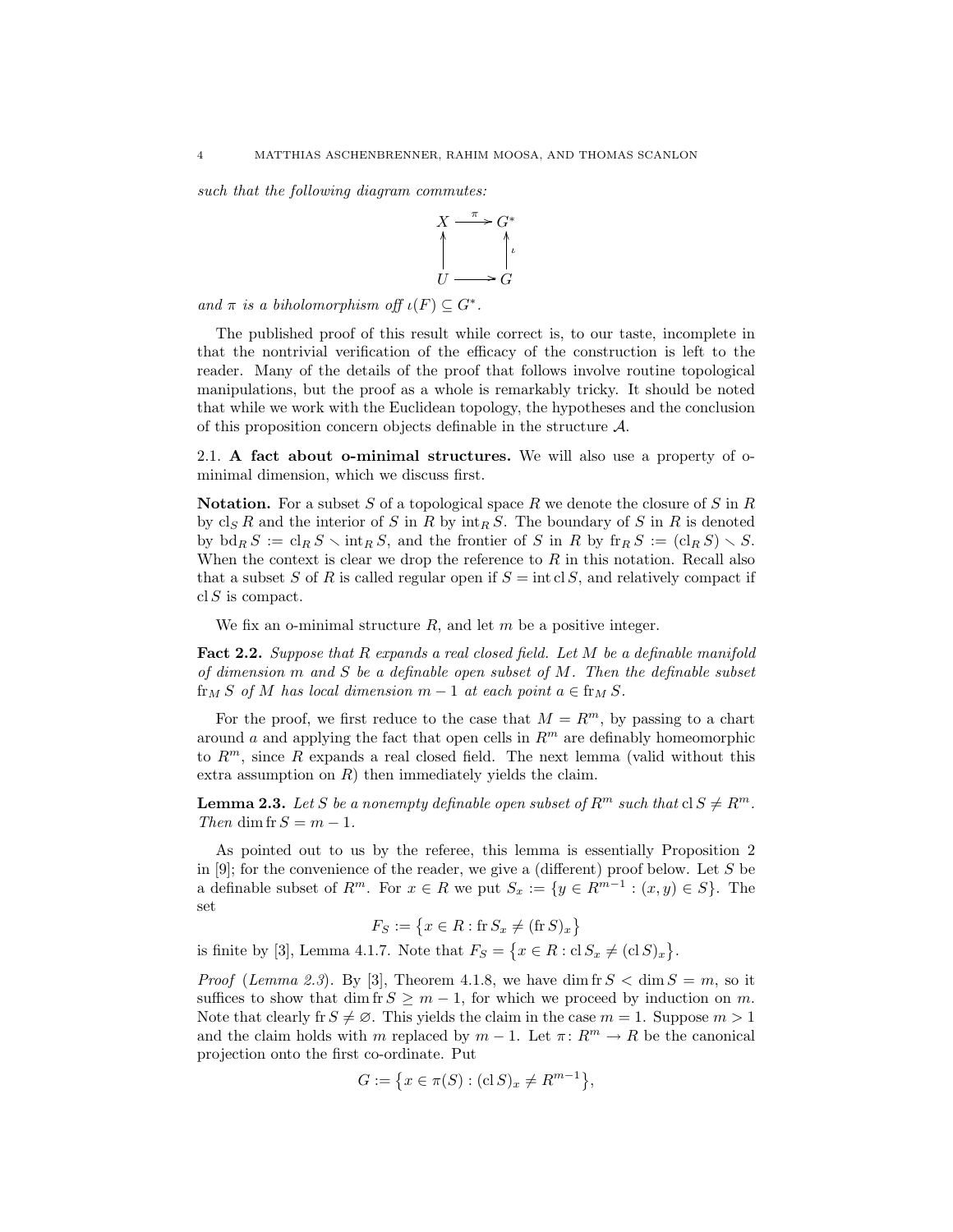a definable subset of  $\pi(S)$ . If G is finite, then  $\text{cl } S = (\text{cl }\pi(S)) \times R^{m-1}$ , hence  $\operatorname{cl} \pi(S) \neq R$  and  $(\operatorname{fr} \pi(S)) \times R^{m-1} \subseteq \operatorname{fr} S$ , so dim  $\operatorname{fr} S \geq m-1$  as required. By the remarks above, the set  $F := G \cap F_S$  is finite, and if  $x \in G \setminus F$  then dim fr  $S_x \geq m-2$ by inductive hypothesis. Hence if dim  $G = 1$ , then also dim $(G \setminus F) = 1$ , and

$$
\bigcup_{x \in G \setminus F} \{x\} \times \text{fr } S_x = (\text{fr } S) \cap \pi^{-1}(G \setminus F) \subseteq \text{fr } S
$$

yields dim fr  $S \geq m - 1$  by [3], Proposition 4.1.5.

2.2. Towards the proof of Proposition 2.1. We first reduce to the case when  $F$ is a singleton. Given  $(G, U, X, F)$  we prove the result by induction on the size  $|F|$  of F, with the case of  $|F| = 0$  being trivial. If  $F = F' \cup \{g\}$ , let  $G' := G \setminus F'$ . Then  $G'$  is a manifold expressible as  $\tilde{U} \cup \{g\}$ . If the result is true for  $(G', U, X, \{g\})$ , then it follows for  $(G, U, X, F)$ . Indeed, suppose  $\iota' : G' \hookrightarrow (G')^*$  and  $\pi' : X \to$  $(G')^*$  satisfy the conclusion for  $(G', U, X, \{g\})$ . After replacing  $(G')^*$  by its image under a suitable biholomorphism and composing  $\pi'$  with this biholomorphism, we may assume that  $(G')^*$  contains G' as a Zariski open subset and  $\iota'$  is the natural inclusion  $G' \subseteq (G')^*$ . Now G may be expressed as  $G' \cup F'$ , and by induction we find  $\iota: G \hookrightarrow G^*$  and  $\widetilde{\pi}: (G')^* \to G^*$  satisfying the conclusion for  $(G, \iota(G'), (G')^*, F')$ .<br>Take  $\pi: -\widetilde{\pi} \circ \pi': X \to G^*$  So it suffices to prove the Proposition in the case that Take  $\pi := \widetilde{\pi} \circ \pi' : X \to G^*$ . So it suffices to prove the Proposition in the case that  $F = \{g \}$  is a singleton and for the rest of this section we assume that F has this  $F = \{g\}$  is a singleton, and for the rest of this section we assume that F has this form.

We finish the proof of the Proposition (after some preliminary work) at the end of this section. Until then, we distinguish notationally between the Zariski-open subset U of X and its biholomorphic image  $U' \subseteq G$ . Let  $h: U \to U'$  denote a fixed biholomorphism, with graph  $\Gamma(h) \subseteq X \times G$ . The subset  $(X \times \{g\}) \cap \text{cl}\,\Gamma(h)$  of the compact Hausdorff space  $X \times \{g\}$  is closed; hence its image D under the canonical projection  $X \times G \to X$  is a closed (qua compact) subset of X. Using analytic curve selection, it is easy to see that  $x \in X$  lies in D if and only if there exists an analytic curve  $\gamma: (0,1) \to U$  with  $\lim_{t \to 0^+} \gamma(t) = x$  and  $\lim_{t \to 0^+} h(\gamma(t)) = g$ ; in particular, D and U are disjoint. We also let  $V \subseteq G$  be a relatively compact, regular open co-ordinate neighbourhood of  $g$  in  $G$ . In the next lemmas we collect some useful observations about the sets  $D$  and  $V$ .

**Lemma 2.4.** The set D is the frontier of the subset  $h^{-1}((\text{cl}_G V) \setminus \{g\})$  of X. That is,

$$
D = \mathrm{cl}_X h^{-1}((\mathrm{cl}_G V) \setminus \{g\}) \setminus h^{-1}((\mathrm{cl}_G V) \setminus \{g\}).
$$

*Proof.* Suppose  $x \in X$  and  $\gamma: (0,1) \to U$  is analytic with  $\lim_{t \to 0^+} \gamma(t) = x$  and  $\lim_{t\to 0^+} h(\gamma(t)) = g$ . Let W be a neighbourhood of x. Then  $\gamma(t) \in W$  for all sufficiently small  $t \in (0,1)$ , and  $h(\gamma(t)) \in (cl_G V)$  for all sufficiently small  $t \in (0,1)$ . Hence  $W \cap h^{-1}((\mathrm{cl}_G V) \setminus \{g\}) \neq \emptyset$ . This shows

$$
D \subseteq \operatorname{cl}_X h^{-1}((\operatorname{cl}_G V) \setminus \{g\}).
$$

Since  $D \subseteq X \setminus U$ , this yields  $D \subseteq \operatorname{fr}_X h^{-1}((\operatorname{cl}_G V) \setminus \{g\})$ . For the reverse inclusion, let  $x \in \text{fr}_{X} h^{-1}((\text{cl}_{G} V) \setminus \{g\})$ . By analytic curve selection there exists an analytic  $\gamma: (0,1) \to h^{-1}((\text{cl}_G V) \setminus \{g\})$  with  $\lim_{t \to 0^+} \gamma(t) = x$ . Since  $\text{cl}_G V$  is compact, we have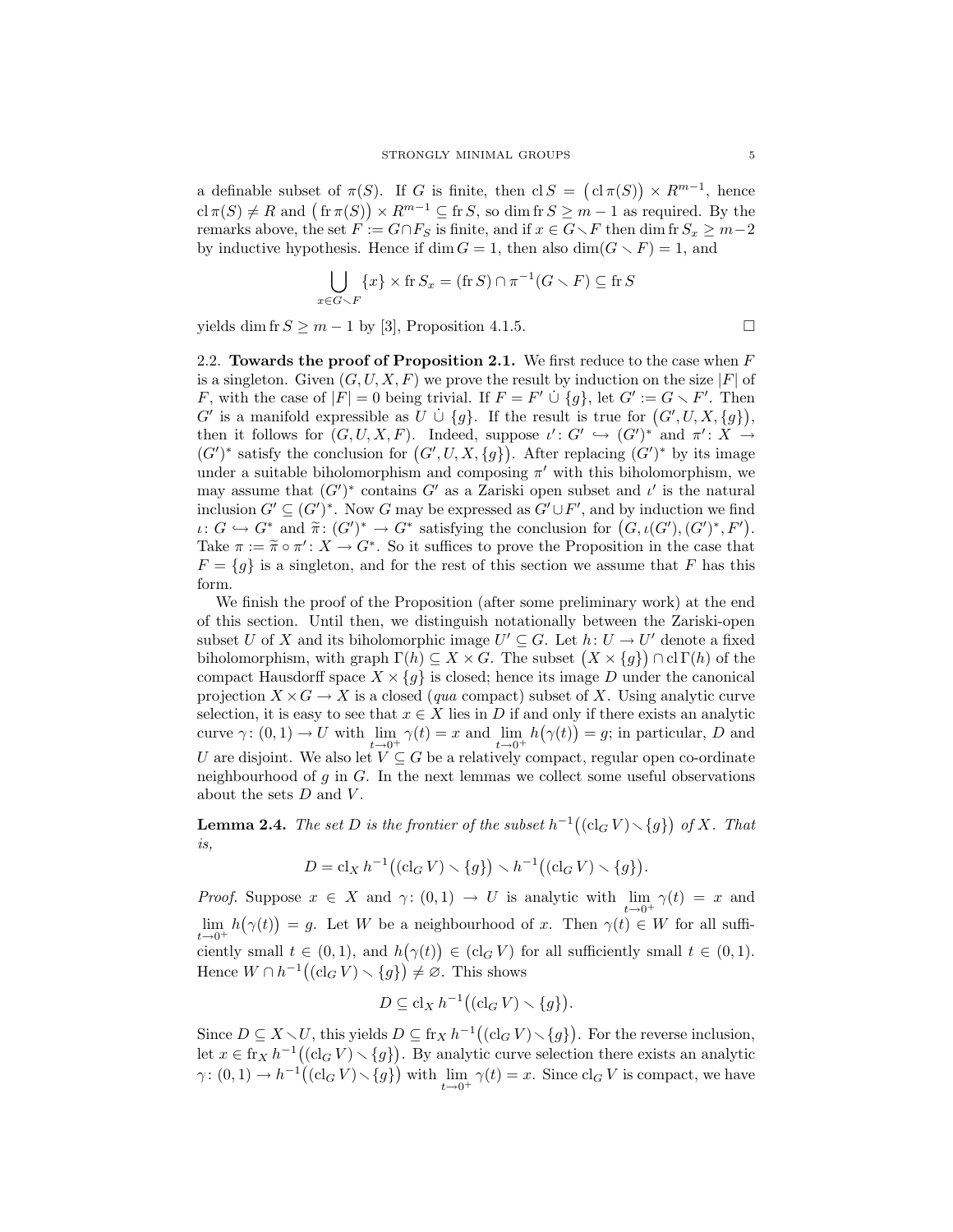$\lim_{t\to 0^+} h(\gamma(t)) = y$  for some  $y \in \text{cl}_G V$ . We necessarily have  $y = g$ , since otherwise

$$
x = \lim_{t \to 0^+} \gamma(t) = h^{-1}(y) \in h^{-1}((\mathrm{cl}_G V) \setminus \{g\}),
$$

contradicting  $x \in \text{fr}_X h^{-1}((\text{cl}_G V) \setminus \{g\})$ . This shows  $x \in D$  as required.

Note that the last lemma yields that D is nonempty, as  $h^{-1}((\text{cl}_G V) \setminus \{g\})$  is not closed in X.

Lemma 2.5. We have

$$
D \cup h^{-1}(V \setminus \{g\}) = \operatorname{int}_X \operatorname{cl}_X \left( h^{-1}(V \setminus \{g\}) \right).
$$

In particular,  $D \cup h^{-1}(V \setminus \{g\})$  is open in X.

The proof of Lemma 2.5 is preceded by a series of claims.

**Claim 2.6.**  $\text{int}_G ((\text{cl}_G V) \setminus \{g\}) = V \setminus \{g\}$ 

*Proof.* Since  $(cl_G V) \setminus \{g\} = (cl_G V) \cap (G \setminus \{g\})$ , the set  $G \setminus \{g\}$  is open in G, and  $V$  is regular open in  $G$ , we have

$$
int_G ((cl_G V) \setminus \{g\}) = (int_G cl_G V) \cap int_G (G \setminus \{g\}) = V \setminus \{g\},
$$

hence  $\text{int}_G \left( (\text{cl}_G V) \setminus \{g\} \right) = V \setminus \{g\}$  as claimed.

Claim 2.7.  $h^{-1}((\text{cl}_G V) \setminus \{g\}) = U \cap \text{cl}_X h^{-1}(V \setminus \{g\}).$ 

*Proof.* Note that  $(cl_G V) \setminus \{g\} = cl_{U'}(V \setminus \{g\})$  and  $h^{-1}: U' \to U$  is a homeomorphism, hence

$$
h^{-1}((\text{cl}_G V) \setminus \{g\}) = \text{cl}_U h^{-1}(V \setminus \{g\}) = U \cap \text{cl}_X h^{-1}(V \setminus \{g\})
$$
as claimed.

Claim 2.8.  $h^{-1}(V \setminus \{g\}) = U \cap \text{int}_X cl_X h^{-1}(V \setminus \{g\}).$ 

*Proof.* Since  $h: U \to U'$  is a homeomorphism, for every  $S \subseteq U$ , we have

$$
h^{-1}(\text{int}_G h(S)) = \text{int}_X S.
$$

The claim follows from this remark (with  $S = h^{-1}((\text{cl}_G V) \setminus \{g\})$ ) and Claim 2.6 by applying  $\text{int}_X$  on both sides of the equation in Claim 2.7.

From Claim 2.7 we obtain:

**Claim 2.9.** 
$$
cl_X h^{-1}(V \setminus \{g\}) = cl_X h^{-1}((cl_G V) \setminus \{g\}).
$$
  
**Claim 2.10.**  $cl_X h^{-1}(V \setminus \{g\}) = h^{-1}(V \setminus \{g\}) \cup h^{-1}(bd_G V) \cup D.$ 

*Proof.* By Lemma 2.4, D is the frontier in X of  $h^{-1}((\text{cl}_G V) \setminus \{g\})$ . Hence Claim 2.9 gives us that

$$
D \cup h^{-1}((\mathrm{cl}_G V) \setminus \{g\}) = \mathrm{cl}_X h^{-1}(V \setminus \{g\}).
$$

On the other hand  $(cl_G V) \setminus \{g\} = bd_G V \cup V \setminus \{g\}$ . Applying  $h^{-1}$  to both sides of this and substituting it into the displayed equation yields the claim.  $\Box$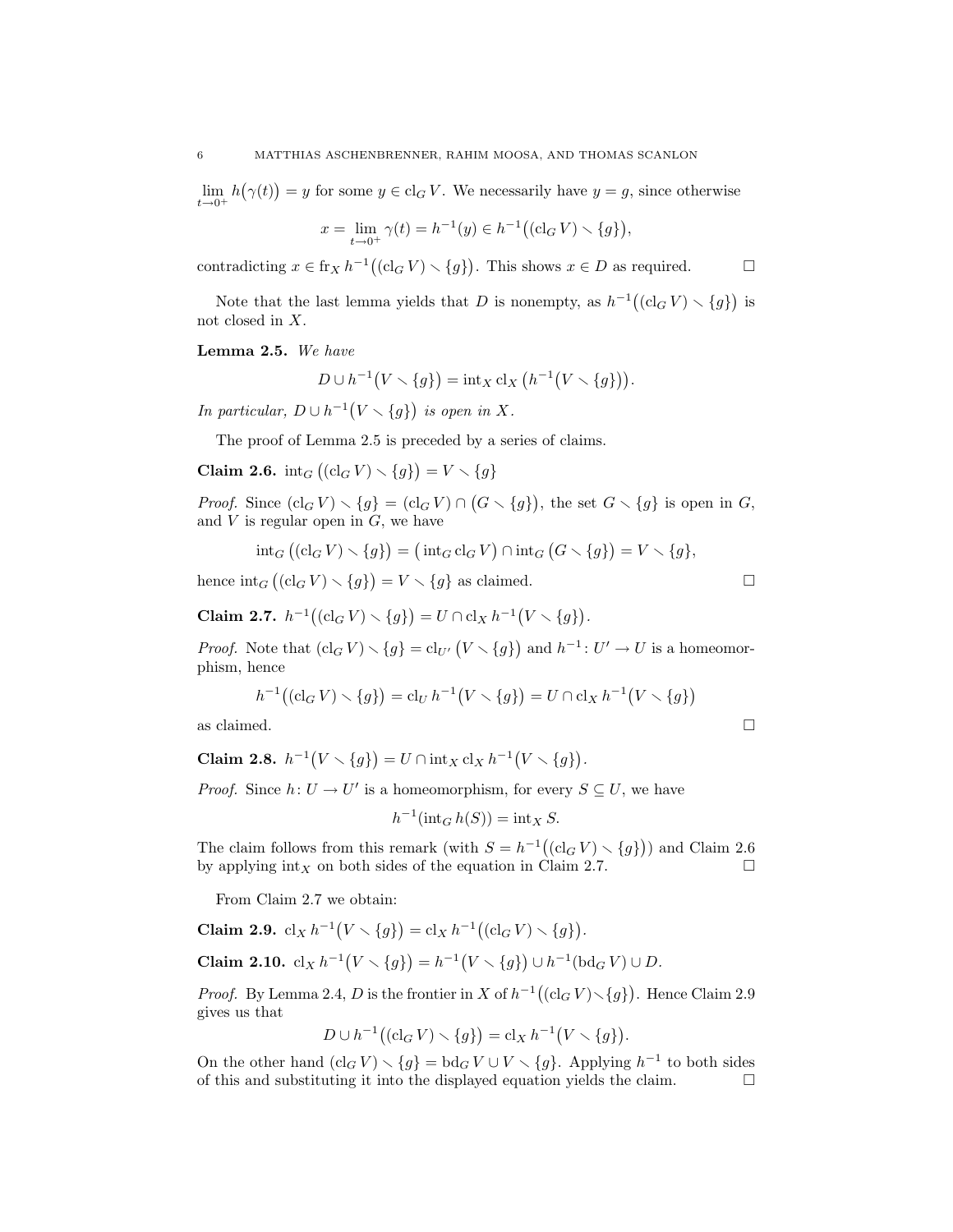By Claim 2.8 the sets  $h^{-1}(\text{bd}_G V)$  and  $\text{int}_X \text{cl}_X h^{-1}(V \setminus \{g\})$  are disjoint. Hence by Claim 2.10 we get

$$
\mathrm{int}_X \mathrm{cl}_X h^{-1}(V \setminus \{g\}) \subseteq (V \setminus \{g\}) \cup D.
$$

Our aim now is to show the reverse inclusion and thereby prove Lemma 2.5. We first observe:

**Claim 2.11.** 
$$
h^{-1}(\text{bd}_G V) \cup D \supseteq \text{bd}_X \text{cl}_X h^{-1}(V \setminus \{g\})
$$
  
\n*Proof.* Since  $h^{-1}(V \setminus \{g\}) \subseteq \text{int}_X \text{cl}_X h^{-1}(V \setminus \{g\})$ , Claim 2.10 yields  
\n $\text{cl}_X h^{-1}(V \setminus \{g\}) \setminus \text{int}_X \text{cl}_X h^{-1}(V \setminus \{g\}) \subseteq$   
\n $\text{cl}_X h^{-1}(V \setminus \{g\}) \setminus h^{-1}(V \setminus \{g\}) \subseteq h^{-1}(\text{bd}_G V) \cup D.$ 

In the next two claims we will use the fact that any complex manifold admitting a finite atlas where the model spaces are polydiscs (so, in particular, a compact complex manifold) is interpretable in the o-minimal structure  $\mathbb{R}_{an}$ , the real field equipped with restricted analytic functions. The sets we have been dealing with (i.e., V, D, etc.), though not necessarily definable in A, will "live" definably in  $\mathbb{R}_{\text{an}}$ and we will thus have recourse to the o-minimal dimension of these sets.

To make this more precise, consider the disjoint union  $M := G\amalg X$  of the complex manifolds  $G$  and  $X$ , that is, the complex manifold whose underlying topological space is the disjoint union of the topological spaces  $G$  and  $X$ , and whose atlas is the disjoint union of the ones of  $G$  and  $X$ . Then  $M$ , in fact, admits a finite atlas where the model spaces are polydiscs, which we can assume to contain the co-ordinate chart V of G. Hence, M can be identified with a definable  $\mathbb{C}\text{-}manifold$ in  $\mathbb{R}_{\text{an}}$  (as defined in Section 3 of [14]) in such a way that V becomes definable in  $\mathbb{R}_{\text{an}}$ . Moreover, U is an  $\mathbb{R}_{\text{an}}$ -definable open subset of X and U' an  $\mathbb{R}_{\text{an}}$ -definable open subset of  $G$  (in both cases it is the complement of an analytic set), and the identification map h is biholomorphic, hence also  $\mathbb{R}_{an}$ -definable. It follows that  $(cl_G V) \setminus \{g\}$  as a subset of X is also definable in  $\mathbb{R}_{\text{an}}$ , and hence so is D.

**Claim 2.12.** If  $D \cap bd_X cl_X h^{-1}(V \setminus \{g\}) \neq \emptyset$ , then the o-minimal dimension of D is at least  $2n-1$  where n is the complex dimension of X.

*Proof.* Put  $B := bd_X cl_X h^{-1}(V \setminus \{g\})$ , and suppose  $x \in D \cap B$ . Since  $D \cap U = \emptyset$ , we have  $x \notin h^{-1}(\text{bd}_G V)$ . As  $h^{-1}(\text{bd}_G V)$  is closed in X, there exists an open neighbourhood P of x in X such that  $P \cap h^{-1}(\text{bd}_G V) = \emptyset$ . In  $\mathbb{R}_{\text{an}}$ , o-minimal dimension for complex analytic sets is twice the complex dimension. Hence the ominimal dimension of X is  $2n$ , and the set  $h^{-1}(V \setminus {\overline{g}})$  is open in X and definable in  $\mathbb{R}_{\text{an}}$ . By the regularity of  $V, B = \text{fr}_{X} h^{-1}(V \setminus \{g\})$ . By Fact 2.2, B has o-minimal dimension  $2n - 1$  everywhere, in particular, at x. So, the o-minimal dimension of  $P \cap B$  is  $2n-1$ . By 2.11 and our choice of P we get  $P \cap B \subseteq D$ .

The next claim finishes the proof of Lemma 2.5:

Claim 2.13.  $D \subseteq \text{int}_X cl_X h^{-1}(V \setminus \{g\})$ 

*Proof.* Since  $X \setminus U$  is a proper analytic subset of the irreducible space X, the complex dimension of  $X \setminus U$  is at most  $n-1$ , hence its o-minimal dimension is at most 2n – 2. Thus  $D \subseteq X \setminus U$  and Claim 2.12 yield  $D \cap \text{bd}_X \text{cl}_X h^{-1}(V \setminus \{g\}) = \varnothing$ . As  $D \subseteq cl_X h^{-1}(V \setminus \{g\})$ , the claim follows.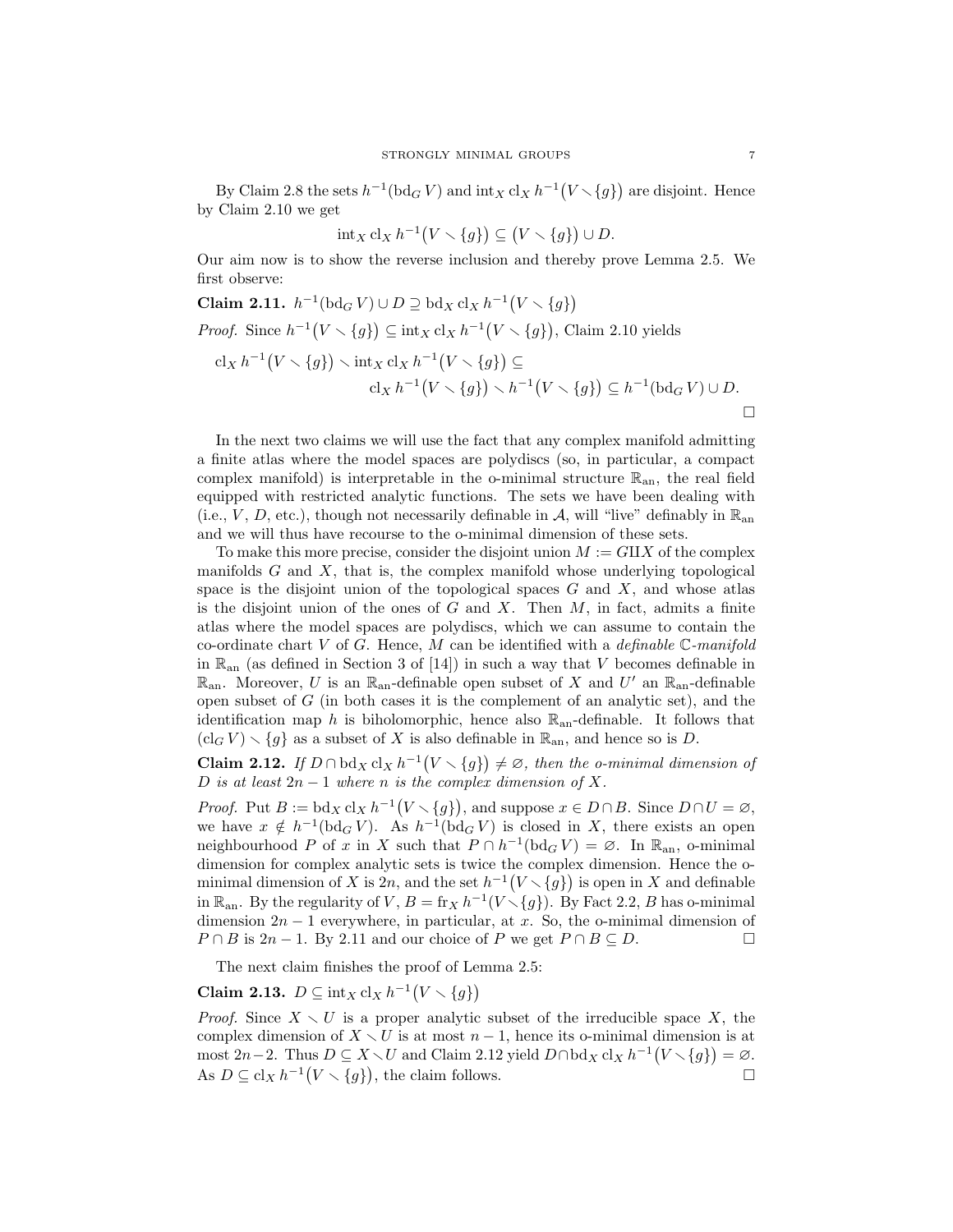2.3. Proof of Proposition 2.1. Let V and D be as before, and let  $V \supset W$  be a smaller regular open and relatively compact co-ordinate neighbourhood around g in G for which  $\text{cl}_G(W) \subseteq V$ . As a set, we define  $G^* := (X \setminus D) \cup \{g\}$  and the function  $\pi: X \to G^*$  by  $\pi(x) := g$  if  $x \in D$  and  $\pi(x) := x$  otherwise. That is,  $G^*$ is formed by collapsing D to the point g, and  $\pi$  is this collapsing map.

We give  $G^*$  a complex manifold structure by specifying a system of local coordinate neighborhoods about each point in  $G^*$ . In what follows we write  $\Delta$  for the standard dim G-unit polydisc. Around g, take  $O<sub>g</sub> := W$  with its co-ordinate function  $\phi_g: \Delta \to O_g$  as the chart. For  $x \in X \setminus D$  find a chart  $O_x \subseteq X \setminus D$  in the sense of X with co-ordinate function  $\psi_x \colon \Delta \to O_x$ . If  $x \in V$ , then we may (and do) choose  $O_x$  so that it is contained in  $V \subseteq G$  and, so,  $\psi_x$  is also a chart in the sense of G as well. If  $x \notin V$ , then, in particular,  $x \notin cl_X(W \setminus \{g\})$ . So, we may (and do) choose  $O_x$  so that  $O_x \cap W = \emptyset$ .

Consider two distinct points  $x \neq y \in G^*$ . We must show that

$$
\vartheta:=\phi_y^{-1}\circ\phi_x\restriction\phi_x^{-1}(O_x\cap O_y)
$$

is holomorphic. Since D is closed,  $X \setminus D$  is a complex manifold; hence if neither x nor y is equal to q, then the transition map  $\vartheta$  is a transition map in the sense of X and is therefore holomorphic. So, we may suppose that  $x = g \neq y$ . If  $y \notin V$ , then  $O_y \cap O_q = \emptyset$  so that there is nothing to check. If  $y \in V$ , then  $\vartheta$  is a transition map in the sense of  $G$  and is holomorphic.

Next we verify that  $\pi$  is continuous. Let  $a \in X$ . If  $a \notin D$ , then there is a neighbourhood about a on which  $\pi$  is the identity, so  $\pi$  is clearly continuous at a. If  $a \in D$ , and  $N \subseteq W \subseteq G^*$  is a regular open relatively compact co-ordinate neighbourhood of  $g = \pi(a)$ , then  $\pi^{-1}(N) = D \cup (N \setminus \{g\})$  is open in X by Lemma 2.5 (applied to N instead of V). That is,  $\pi$  is continuous at a. So  $\pi$  is continuous everywhere.

The map  $\pi$  is the identity on  $X \setminus D$ , and from the choice of co-ordinate neighbourhoods it is clear that it is biholomorphic there. Hence to show that  $\pi$  is holomorphic on X it suffices to consider  $a \in D$  and N a co-ordinate neighbourhood about a in X, and show that  $f := \pi \restriction N$  is holomorphic.

Now  $A := N \cap D$ , being contained in the analytic set  $N \cap (X \setminus U)$ , is thin in N. Also, f is holomorphic on  $N \setminus A$  and locally bounded everywhere (as it is continuous on  $N$ ). By the Riemann extension theorem,  $f$  is holomorphic on  $N$ .

Finally, let  $\iota: G \to G^*$  be the inclusion map on the underlying sets (recalling that  $U \subseteq X \setminus D$ . It follows from the definitions that  $\iota$  is an embedding and that  $\pi$  agrees with  $\iota$  on U. It remains to show that  $\iota(G)$  is Zariski open in  $G^*$ . Note that  $G^* \setminus U = \pi(X \setminus U)$  and hence U is Zariski open in  $G^*$  (by Remmert's Proper Mapping Theorem). It follows that  $\iota(G) = U \cup \{g\}$  is constructible and it suffices to show that  $U \cup \{g\}$  is open in  $G^*$ . As  $\pi$  is a biholomorphism on U we need only consider the point g. But W is an open neighbourhood of g in  $G^*$  contained in  $U \cup \{g\}.$ 

## 3. Standard strongly minimal groups

Suppose  $(G, +)$  is a commutative group definable in A. Suppose, moreover, that we can write  $G = U \cup F$  where U is a non-empty Zariski open subset of a connected compact complex manifold  $X$  and  $F$  is a finite set of points disjoint from  $U$ .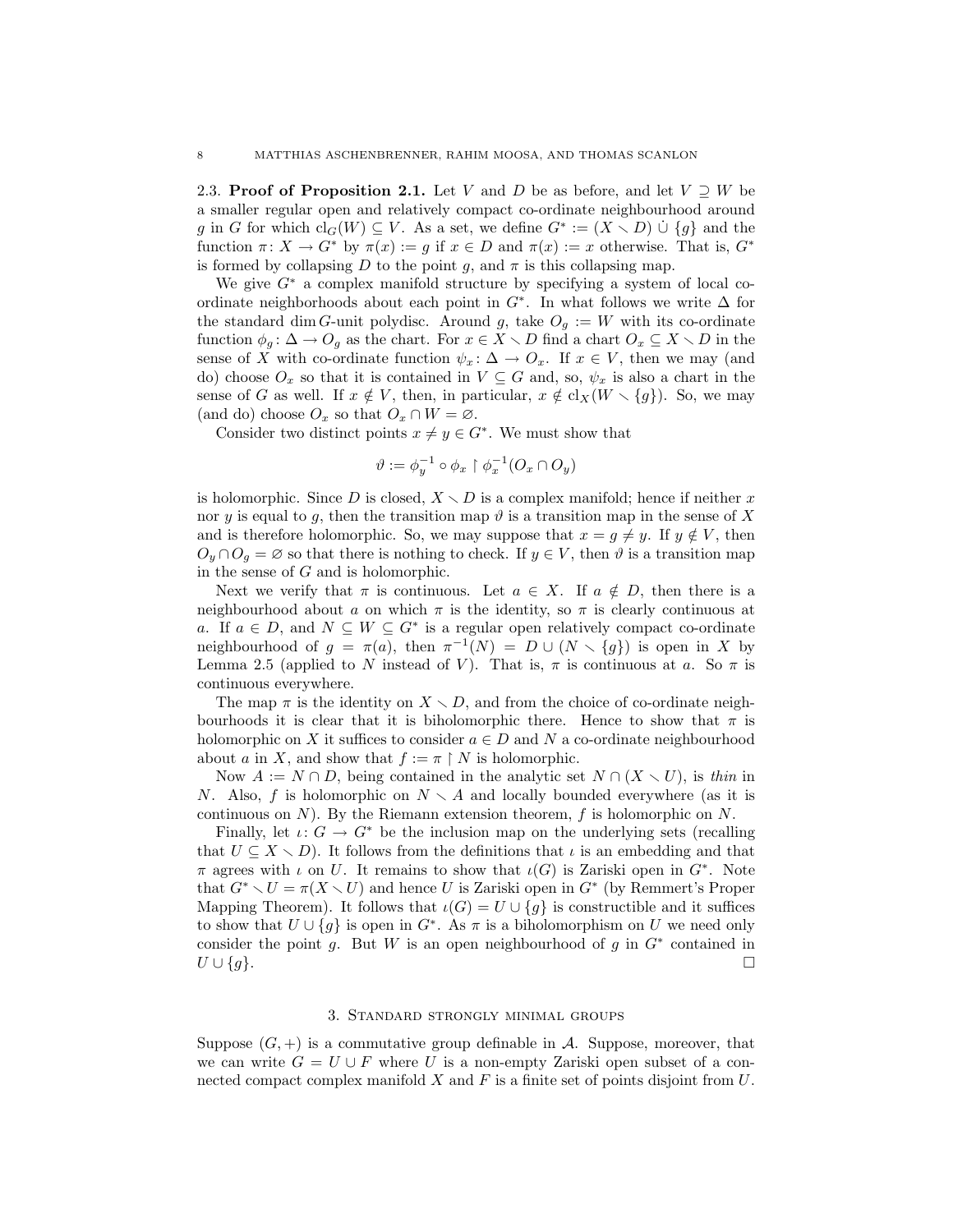For example, when G is strongly minimal we can always write G in this way (by quantifier elimination and resolution of singularities).

Every group interpretable in  $A$  has the structure of a complex Lie group making it into a connected meromorphic group in the sense of [16]. Indeed, the proof given in [1] of the Weil-Hrushovski theorem for groups interpretable in algebraically closed fields generalises immediately to groups interpretable in A.

So  $(G,+)$  has the structure of a meromorphic group. In particular, G is a complex manifold and Proposition 2.1 applies. For now we identify G with  $\iota(G) \subseteq G^*$ . Moreover, + is holomorphic with respect to this manifold structure and extends to a meromorphic map  $\mu: G^* \times G^* \to G^*$ . Let  $S := G^* \setminus G$  and let  $\Gamma(\mu) \subseteq (G^*)^3$ denote the graph of  $\mu$ .

**Fact 3.1** (Lemma 3.3 of [16]). Suppose  $S \neq \emptyset$ . Then every irreducible component of S has codimension 1 in  $G^*$  and  $\mu$  restricts to a meromorphic map  $\mu_S \colon G^* \times S \to S$ . Moreover, for each component C of S,  $\mu$  induces a generic action of  $(G, +)$  on C.

More precisely, for each  $g \in G$  the set  $\Gamma(\mu)_{g} \cap (C \times C)$  is the graph of a bimeromorphic map  $\mu_C(g, -): C \to C$ ; and for  $g, h \in G$ ,

$$
\mu_C(g, -) \circ \mu_C(h, -) = \mu_C(g + h, -)
$$

on a non-empty Zariski open subset of C.

In order to transfer the above fact to elementary extensions we would like to remove the reference to the compactification  $G^*$  (whose existence we cannot a priori establish in the nonstandard case). To this end we formulate the following corollary of Proposition 2.1 and Fact 3.1:

Let  $\Gamma(+) \subseteq G^3$  be the graph of addition, and consider the Zariski closure  $\Gamma(+) \cap U^3$  of  $\Gamma(+) \cap U^3$  in  $X^3$ . Since the general fibres over  $X^2$  under the map  $(x_1, x_2, x_3) \mapsto (x_1, x_2)$  are singletons,  $\overline{\Gamma(+) \cap U^3}$  has a unique irreducible component  $\Gamma \subseteq X^3$  which projects onto  $X^2$ .

**Corollary 3.2.** Suppose  $(G, +)$  is a commutative group definable in A such that  $G = U \cup F$  where U is a non-empty Zariski open subset of a connected compact complex manifold  $X$  and  $F$  is a finite set of points disjoint from  $U$ . Then, either  $G$ is compact—and hence is biholomorphic to a complex torus—or  $\Gamma$  induces a generic action of  $(G, +)$  on some irreducible component of  $X \setminus U$ . The latter case can be stated more precisely as follows: for some component  $C'$  of  $X \setminus U$ ,

(i)  $\Gamma \cap (X \times C' \times C')$  is the graph of a meromorphic map  $\mu' : X \times C' \to C'$ ;

- (ii) for each  $g \in U$ ,  $\mu'(g,-): C' \to C'$  is bimeromorphic; and
- (iii) for  $g, h \in U$  such that  $g + h \in U$ ,

$$
\mu'(g, -) \circ \mu'(h, -) = \mu'(g + h, -)
$$

on a non-empty Zariski open subset of  $C'$ .

*Proof.* If  $G = G^*$  (that is, if  $S = \emptyset$ ) then G is a complex torus. So we assume that  $S \neq \emptyset$ . Let  $\pi: X \to G^*$  be as in Proposition 2.1. Then

$$
X \setminus U = \pi^{-1}(S) \cup \pi^{-1}(F)
$$

and  $\pi^{-1}(S)$  is just a copy of S in X. In particular, every component of  $\pi^{-1}(S)$  has codimension 1 in X and hence is a component of  $X \setminus U$ . Let  $C' = \pi^{-1}(C)$  be one such component. By Fact 3.1  $\mu$  induces a generic action of  $(G, +)$  on C. Note that  $\pi^3(\Gamma)$  agrees with  $\Gamma(\mu)$  on a non-empty Zariski open subset of  $(G^*)^3$  and hence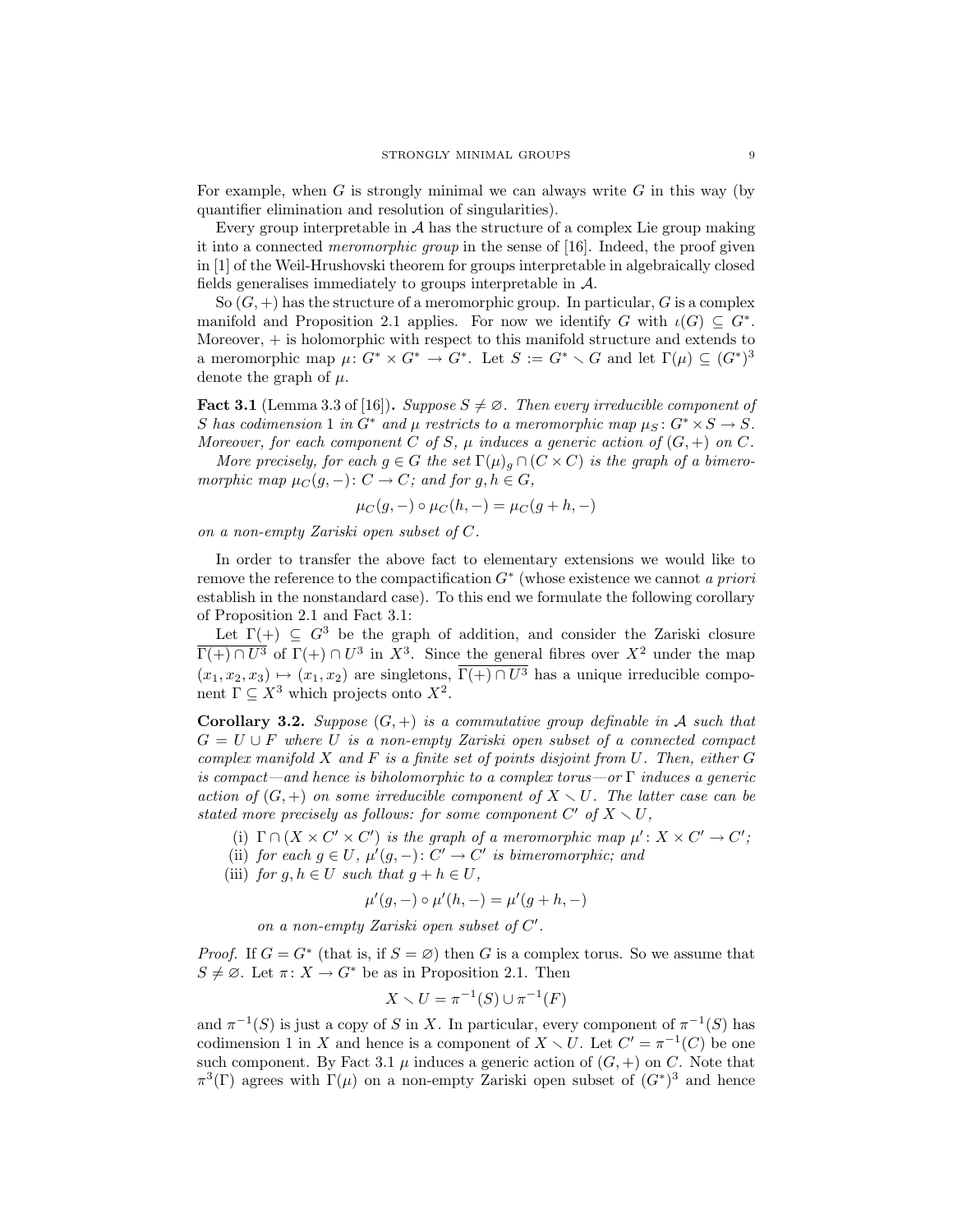$\pi^3(\Gamma) = \Gamma(\mu)$ . Since  $\pi^3$  is biholomorphic over  $(G^* \setminus F)^3$ , it lifts a generic action to a generic action. That is, Γ induces a generic action of  $(G,+)$  on  $\check{C}'$ . — П

**Remark 3.3.** The irreducible components of  $X \setminus U$  are of two kinds: those coming from the boundary of G in  $G^*$  and those that collapse to elements of the set F. It is on the components of the former type that we have a generic action.

When  $G$  is strongly minimal, the latter case of Corollary 3.2 implies that  $G$  is a linear algebraic group. Indeed, using the fact that  $C'$  is of lower dimension one shows that G acts holomorphically on  $C'$  as the identity (see the proof of Lemma 3.5 in  $[16]$ . It then follows from an argument of Fujiki's in  $[4]$  that G is linear algebraic. We will mimic this argument in elementary extensions.

But first we deal with the former case of Corollary 3.2 in elementary extensions.

### 4. Elementary extensions and the case of no boundary action

Let  $\mathcal{A}'$  be a sufficiently saturated elementary extension of  $\mathcal{A}$ . Definable sets and maps in  $A'$  can be understood in terms of uniformly definable families of sets and maps in the standard model  $\mathcal{A}$ . A systematic discussion of this correspondence is given in Section 2 of [11], and we restrict ourselves to only a few remarks here.

First, given an irreducible Zariski closed set F in A we use  $F(\mathcal{A}')$  to denote its interpretation in the nonstandard model. By a *generic point* of  $F$  we will mean a point  $a \in F(\mathcal{A}')$  that is not contained in  $H(\mathcal{A}')$  for any proper Zariski closed (in the sense of A) subset  $H \subseteq F$ . By saturation, every irreducible Zariski closed set has generic points. Conversely, given a sort S of A and a point  $a \in S(\mathcal{A}')$ , the locus of a is the smallest Zariski closed set  $F \subseteq S$  such that  $a \in F(\mathcal{A}')$ . By noetherianity of the Zariski topology, such a Zariski closed set exists (and is irreducible). Note that a Zariski closed subset F of S is the locus of an element  $a \in F(\mathcal{A}')$  if and only if a is generic in F. Also, if P is a  $\emptyset$ -definable property of points in F, then P holds in some non-empty Zariski open subset of  $F$  (we say that P holds for general  $x \in F$ ) if and only if it holds for a generic point.

One advantage of working in a saturated model, besides the existence of generic points, is homogeneity. In particular, if D is a definable set in  $\mathcal{A}'$  and B is a small set of parameters in  $\mathcal{A}'$ , then D is definable over B if and only if every automorphism of  $A'$  that fixes B pointwise fixes D setwise. Throughout this paper, we refer to this observation with the phrase "by automorphisms".

By a Zariski closed set in  $A'$  over s we mean a set of the form

$$
G(\mathcal{A}')_s := \{ x \in X(\mathcal{A}') : (x, s) \in G(\mathcal{A}') \}
$$

where X, Y are sorts of  $A, G \subseteq X \times Y$  is a Zariski closed subset, and  $s \in Y(A')$ . Taking  $S \subseteq Y$  to be the locus of s and restricting the second co-ordinate projection map to  $F := G \cap (X \times S)$ , we see that  $G(\mathcal{A}')_s$  is the fibre of  $F \to S$  over s. That is, every Zariski closed set in  $\mathcal{A}'$  is the fibre of a holomorphic map from a compact complex analytic space to an irreducible compact complex analytic space, over a generic point. This description of Zariski closed sets in  $A'$  is more canonical and behaves well with respect to parameters: working over additional parameters in  $\mathcal{A}'$ corresponds to base change in A.

By a *standard* Zariski closed (open) set in  $A'$  we will mean the interpretation in  $\mathcal{A}'$  of a Zariski closed (open) set in  $\mathcal{A}$ .

The Zariski closed sets in  $A'$  form the closed sets of a noetherian topology on each sort, and every such set can be written uniquely as an irredundant union of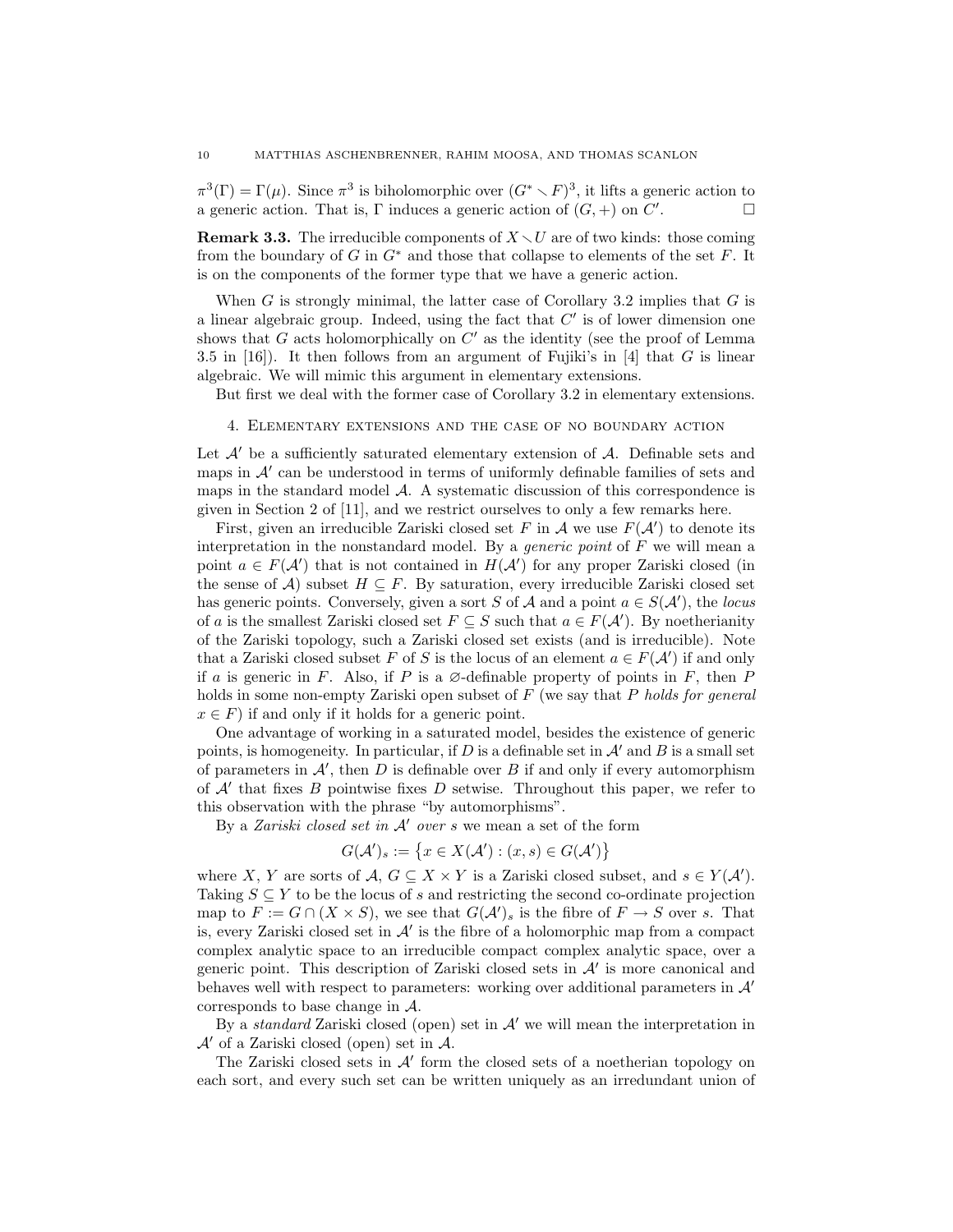finitely many *absolutely irreducible* Zariski closed sets—sets that cannot be written as a union of two proper Zariski closed subsets. Absolutely irreducible Zariski closed sets are exactly the generic fibres of fibre spaces, i.e., holomorphic maps between irreducible compact complex spaces whose general fibres are irreducible (see Lemma 2.7 of [11]).

Suppose A and  $B$  are Zariski closed sets in  $\mathcal{A}'$ , and  $M \subseteq A$  and  $N \subseteq B$  are Zariski dense Zariski open subsets. We wish to define what it means for a map  $f: M \to N$ to be holomorphic in the sense of  $\mathcal{A}'$ ; essentially, this will be the case if f is the generic fibre of a uniformly definable family of (standard) definable holomorphic maps. More precisely, write A and B as the fibres of  $F \to S$  and  $G \to T$  over generic points  $s \in S(A')$  and  $t \in T(A')$ , respectively, where S and T are irreducible compact complex spaces, and  $F$  and  $G$  are compact complex spaces. Similarly, write M and N as the fibres of  $U \to S$  and  $V \to T$  over  $s \in S(\mathcal{A}')$  and  $t \in T(\mathcal{A}'),$ respectively, where  $U \subseteq F$  and  $V \subseteq G$  are Zariski dense Zariski open subsets. Then a map  $f: M \to N$  is A'-holomorphic if there exist

- common base extensions  $\alpha: Z \to S$  and  $\beta: Z \to T$ ,
- an irreducible Zariski closed subset  $\Gamma$  of the fibre product  $F_Z \times_Z G_Z$ , where  $F_Z := F \times_S Z$  and  $G_Z := G \times_T Z$ , and,
- a point  $z \in Z(\mathcal{A}')$  with  $\alpha(z) = s$  and  $\beta(z) = t$ ,

such that the graph of f equals  $\Gamma_z \cap (M \times N)$ , and such that for general  $x \in Z$ ,

$$
\Gamma_x \cap (U_{\alpha(x)} \times V_{\beta(x)})
$$

is the graph of a holomorphic map  $U_{\alpha(x)} \to V_{\beta(x)}$ .

Note that an  $\mathcal{A}'$ -holomorphic map between standard Zariski open sets is a holomorphic map (in the usual sense) that extends to a meromorphic map between the Zariski closures.

The following definition captures the notion of a "definable manifold" in  $\mathcal{A}'$ :

**Definition 4.1.** An  $A'$ -manifold is given by the following data: a definable set M in A' together with a finite covering of M by definable sets  $W_1, \ldots, W_n$ ; and definable bijections  $\phi_i: W_i \to U_i$ , where  $U_i$  is a non-empty Zariski open subset of an absolutely irreducible Zariski closed set  $X_i$ , for  $i = 1, \ldots, n$ ; such that for each  $i \neq j$ , the set  $\phi_i(W_i \cap W_j)$  is Zariski open in  $X_i$ , and the induced bijection from  $\phi_i(W_i \cap W_j)$  to  $\phi_j(W_i \cap W_j)$  is A'-biholomorphic. We sometimes denote the  $\mathcal{A}'$ -manifold by

$$
\underline{M}=(M, \phi_i \colon W_i \to U_i, \ X_i : i=1,\ldots,n).
$$

A subset  $F \subseteq M$  is Zariski closed in the A'-manifold  $\underline{M}$  if for each  $i \in \{1, \ldots, n\}$ ,  $\phi_i(F \cap W_i) = A_i \cap U_i$  for some Zariski closed set  $A_i \subseteq X_i$ .

Suppose

 $N = (N, \widetilde{\phi}_j : \widetilde{W}_j \rightarrow \widetilde{U}_j, \widetilde{X}_j : j = 1, \ldots, m)$ 

is another A'-manifold. An A'-holomorphic map from <u>M</u> to <u>N</u> is a map  $f: M \to N$ such that for each  $i \in \{1, ..., n\}$  and  $j \in \{1, ..., m\}$ , the set  $\phi_i(f^{-1}(\widetilde{W}_j) \cap W_i)$  is Zariski open in  $X_i$  and

$$
\widetilde{\phi}_j \circ f \circ \phi_i^{-1} \colon \phi_i(f^{-1}(\widetilde{W}_j) \cap W_i) \to \widetilde{U}_j
$$

is  $A'$ -holomorphic.

We say that an  $A'$ -manifold, or an  $A'$ -holomorphic map between  $A'$ -manifolds, is defined over a set of parameters B if all the definable sets and maps involved in the data are over B.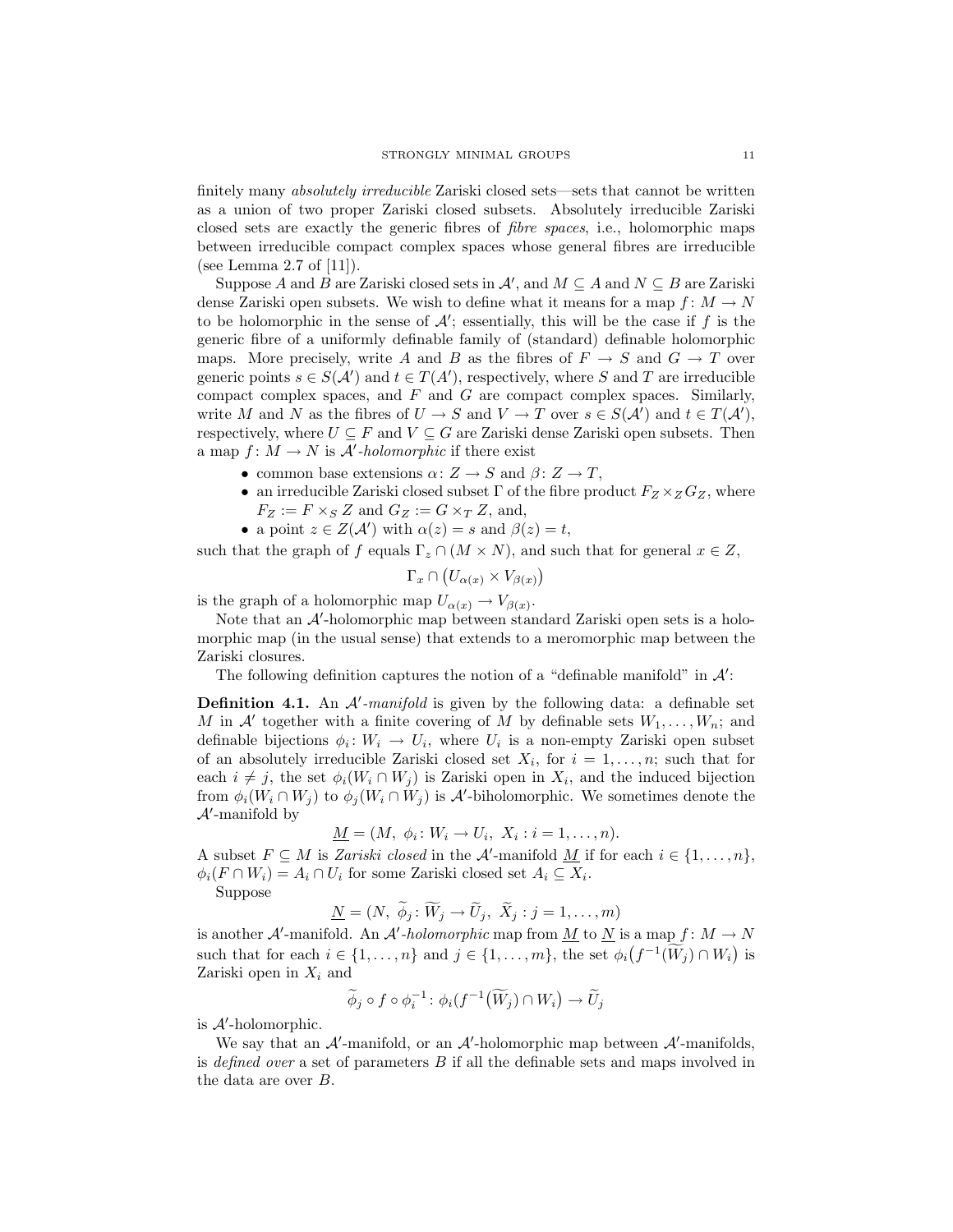Note that any non-empty Zariski open subset of an absolutely irreducible Zariski closed set,  $M \subseteq A$ , in  $A'$  has canonically an  $A'$ -manifold structure: given by  $n = 1$ ,  $W_1 = U_1 = M$ ,  $X_1 = A$ , and  $\phi_1 = id$ . With respect to this structure, the notions of Zariski closed subset and  $A'$ -holomorphic map from Definition 4.1 coincide with the definitions given in the preceding remarks.

**Remark 4.2.** Suppose  $\underline{M}$  is an  $\mathcal{A}'$ -manifold, and interpret  $\mathcal{A}'$  in some elementary extension R of  $\mathbb{R}_{an}$ . Then  $(\phi_i: W_i \to U_i, X_i : i = 1, ..., n)$  determines on M the structure of a definable manifold in the sense of  $\mathcal R$ . Moreover, letting  $K$  be the interpretation of  $\mathbb{C}$  (=  $\mathbb{R}^2$ ) in R, we get that M is a *definable K-manifold* in R (as defined in Section 3 of [14]). Indeed, tracing through the definitions we see that  $M$  appears as a nonstandard member of a uniformly definable family of definable  $\mathbb{C}$ -manifolds in  $\mathbb{R}_{an}$ .

Now suppose that  $\underline{N}$  is another  $A'$ -manifold, viewed as a definable K-manifold in R, and  $\hat{f} : \underline{M} \to \underline{N}$  is an A'-holomorphic map. Then f is K-differentiable in R (again in the sense of [14]). This is because the definition of  $A'$ -holomorphic implies that, as a definable map in  $\mathcal{R}$ ,  $f$  appears as a nonstandard member of a uniformly definable family of  $\mathbb{C}$ -differentiable maps in  $\mathbb{R}_{an}$ .

In particular, f is continuous in the o-minimal topology of  $\mathcal{R}$ .

We now extend the notion of meromorphic group as given in [16] to  $\mathcal{A}'$ :

**Definition 4.3.** An  $A'$ -meromorphic group is a group object in the category of A'-manifolds. That is, it is a definable group  $(\mathcal{G}, 0, +)$  in A' which admits an  $\mathcal{A}'$ -manifold structure

$$
\underline{\mathcal{G}} = (\mathcal{G}, \phi_i \colon W_i \to U_i, \ X_i : i = 1, \dots, n)
$$

on  $\mathcal{G}$ , such that

(i) for each  $i, j, k$ , the set

$$
\{(x,y) \in U_i \times U_j : \phi_i^{-1}(x) + \phi_j^{-1}(y) \in W_k\}
$$

is Zariski open in  $X_i \times X_j$  and the induced map from this set to  $U_k$  given by  $(x, y) \mapsto \phi_k(\phi_i^{-1}(x) + \phi_j^{-1}(y))$  is A'-holomorphic, and

(ii) for each  $i$  and  $k$ , the set

$$
\left\{x \in U_i : -\phi_i^{-1}(x) \in W_k\right\}
$$

is Zariski open in  $X_i$  and the induced map from this set to  $U_k$  given by  $x \mapsto \phi_k(-\phi_i^{-1}(x))$  is A'-holomorphic.

**Lemma 4.4.** Every group interpretable in  $A'$  can be endowed with the structure of  $an A'$ -meromorphic group.

*Proof.* By elimination of imaginaries for  $\text{Th}(\mathcal{A})$  (see the appendix of [12]) we need only consider definable groups. As in the standard case, the result now follows by the proof of the Weil-Hrushovski theorem (see [1]).  $\Box$ 

For the rest of this paper, we let  $(\mathcal{G}, +)$  be a *strongly minimal group* definable in  $A'$ . There exists an irreducible compact complex space Y, a uniformly definable family  $(G \to Y, \mu: G \times_Y G \to G)$  of groups over Y (in the standard model), and a generic point  $a \in Y(\mathcal{A}')$ , such that  $(\mathcal{G}, +) = (G_a, \mu_a)$ . Note that the set G may be merely a definable set (not necessarily Zariski closed), and the maps  $G \to Y$  and  $\mu$  merely definable functions (not necessarily holomorphic). Note also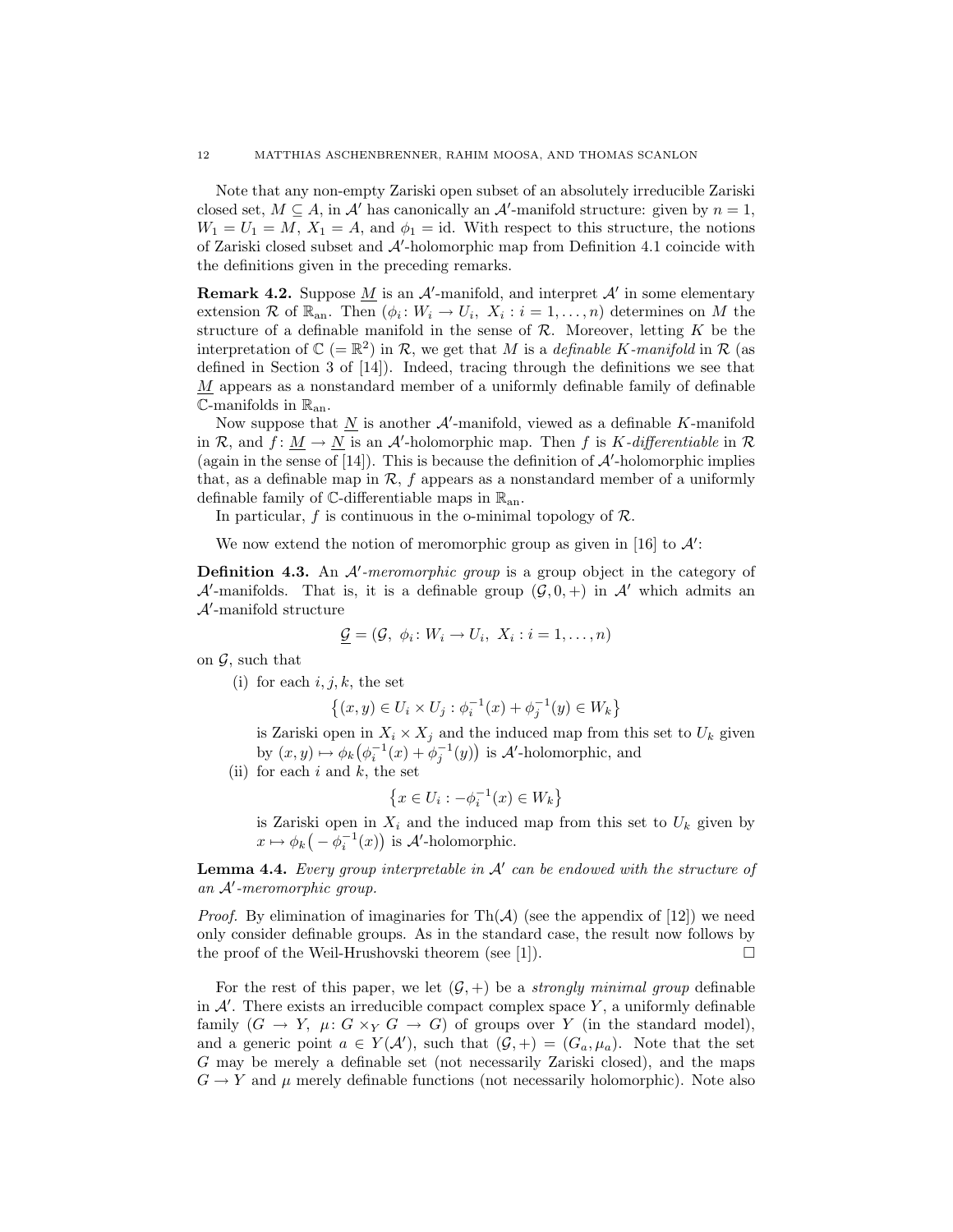that strong minimality of  $\mathcal G$  does not necessarily carry over to the general fibres of  $G \to Y$  (see [15] for a counter-example). However, being commutative does carry over. Moreover, strong minimality of  $G$  together with quantifier elimination and resolution of singularities does imply the following structure for the fibres of  $G \to Y$ : there exist

- an irreducible compact complex manifold over  $Y, f: X \to Y$ , whose general fibres are smooth and irreducible;
- a non-empty Zariski open set  $U$  of  $X$ ; and
- a compact complex space  $F$  over  $Y$ , whose general fibres are finite;

such that  $G_y = U_y \cup F_y$  for general  $y \in Y$ . In particular,  $G_y$  is a (standard) definable group of the form discussed in Section 3. Note that  $\mathcal{G} = U_a \cup F_a$ .

By Lemma 4.4, G has an A'-manifold structure, G, making  $(\mathcal{G}, +)$  an A'-meromorphic group. We can choose Y and  $a \in Y(\mathcal{A}')$  such that this  $\overline{\mathcal{A}}'$ -manifold structure is also defined over a. It follows that, in  $A$ , there is a uniformly definable meromorphic group structure on  $(G_y, \mu_y)$  for general  $y \in Y$ . We will denote the associated (standard) complex manifold structure on  $G_y$  by  $\underline{G}_y$ .

**Proposition 4.5.** Suppose that  $+$  does not extend to a generic action of  $\mathcal G$  on any absolutely irreducible components of  $X_a \setminus U_a$ . Then for general  $y \in Y(\mathcal{A})$ ,  $G_y$  is definably isomorphic to a complex torus.

Moreover, possibly after base extension, there is a definable map  $\pi: X \to G$  over Y such that for general  $y \in Y$ ,  $\pi_y \colon X_y \to \underline{G}_y$  is a holomorphic surjection. That is,  $\pi_a: X_a \to \mathcal{G}$  is an A'-holomorphic surjection.

*Proof.* Let  $\Gamma_a$  be the unique absolutely irreducible component of

$$
\overline{\Gamma(+) \cap U_a^3} \subseteq X_a^3
$$

that projects onto the first two factors. By automorphisms,  $\Gamma_a$  is defined over a and hence  $\Gamma_a$  is the generic fibre over Y of an irreducible analytic subset  $\Gamma \subseteq X^3$ .

Claim 4.6. For generic  $q \in X_a$ ,

$$
\Gamma_a(g) := \Gamma_a \cap \left(\{g\} \times X_a^2\right)
$$

is absolutely irreducible.

Proof of claim. In the standard model the general fibres of of the first projection  $\Gamma \to X$  have a unique maximal dimensional irreducible component that projects onto X (viewing the fibres as subsets of  $X \times_Y X$  and taking the first projection). This is because they are generically one-to-one over  $X$ . These distinguished components are uniformly definable over  $X$  (by automorphisms). So there is a constructible  $\Gamma' \subseteq \Gamma$  whose general fibres over X are these distinguished irreducible components of the fibres of Γ. Counting dimension and using the irreducibility of Γ we see that the Zariski closure of Γ' must be Γ. As the general fibres of Γ' are Zariski closed,  $\overline{\Gamma'}$  and  $\Gamma'$  have the same general fibres. So the general fibres of Γ are irreducible. So the generic fibre is absolutely irreducible.  $\Box$ 

Possibly after base extension, we may assume that the absolutely irreducible components of  $X_a \setminus U_a$  are defined over a—write them as  $(C_1)_a, \ldots, (C_n)_a$  where  $C_1, \ldots, C_n$  are irreducible analytic subsets of X. Now fix  $i \leq n$ . To say that "+ extends to a generic action of  $\mathcal G$  on  $(C_i)_a$ " is to say that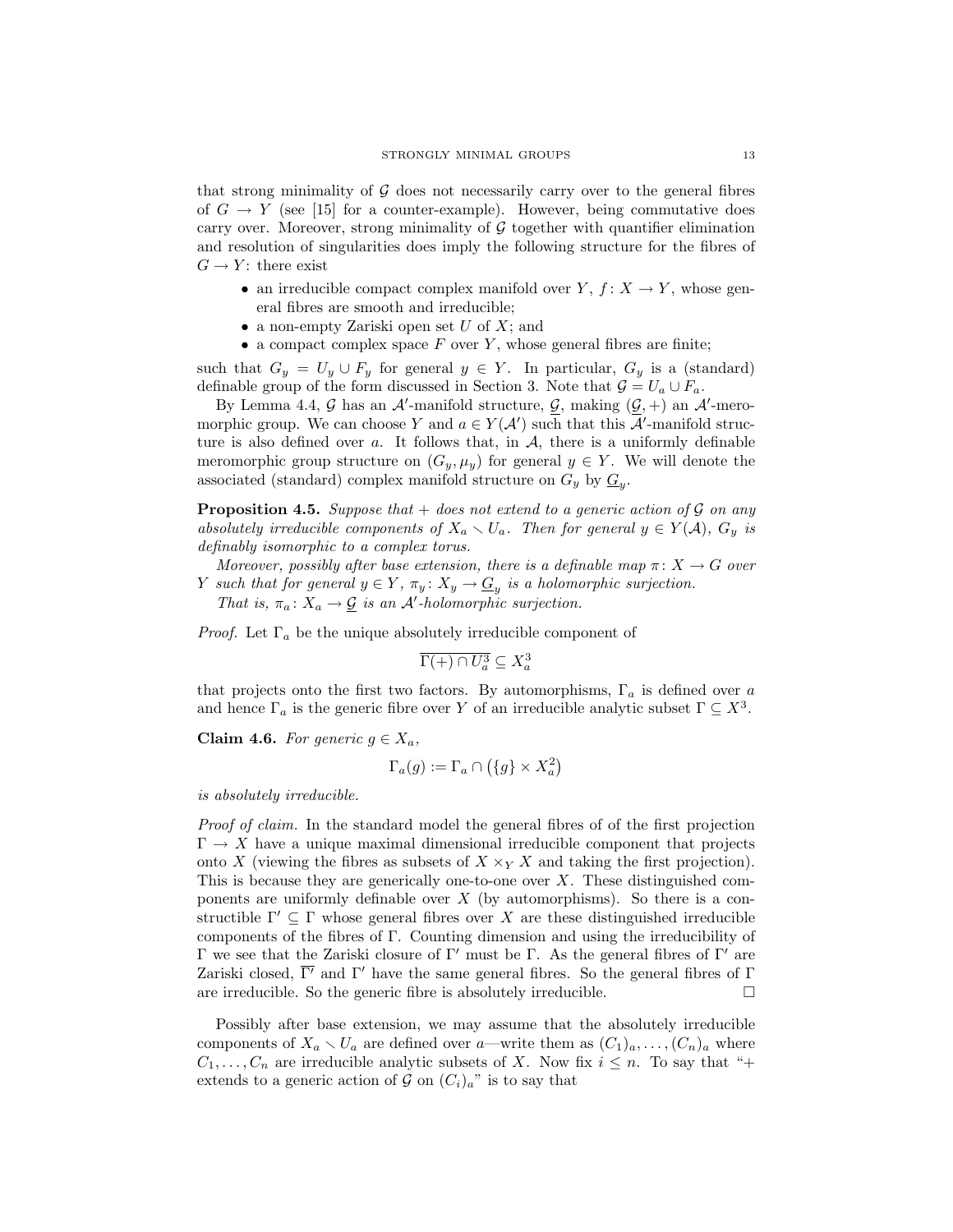### 14 MATTHIAS ASCHENBRENNER, RAHIM MOOSA, AND THOMAS SCANLON

- (i) over some Zariski open subset of  $X_a \times (C_i)_a$ ,  $\Gamma_a \cap (X_a \times (C_i)_a \times (C_i)_a)$  is the graph of a well-defined function to  $(C_i)_a$ ; and
- (ii) for generic  $g \in X_a$ ,  $\Gamma_a^i(g) := \Gamma_a \cap (\{g\} \times (C_i)_a^2)$  induces a well-defined bijection between Zariski open subsets of  $(C_i)_a$ ; and
- (iii) for generic  $g, h \in X_a$ ,  $\Gamma_a^i(g+h)$  agrees with

$$
\left\{(x,y)\in (C_i)_a^2: \exists z\ (x,z)\in \Gamma_a^i(h)\ \text{and}\ (z,y)\in \Gamma_a^i(g)\right\}.
$$

Both (i) and (ii) are definable properties of  $a$ : (i) is expressed by stating that the co-ordinate projection

$$
\Gamma_a \cap (X_a \times (C_i)_a \times (C_i)_a) \to X_a \times (C_i)_a
$$

is surjective with generic fibre a singleton; and (ii) is expressed by saying that for generic  $g \in X_a$ , both co-ordinate projections from  $\Gamma_a^i(g) := \Gamma_a \cap (\{g\} \times (C_i)_a^2)$  to  $(C_i)_a$  are surjective with generic fibres singletons. (To say that the generic fibre has a property  $P$  is equivalent to saying that the set of point in the base over which the fibre has property  $P$  is of the same dimension as the base—and hence is definable if P is.) Note that (iii) is always true since  $\Gamma_a(g+h)$  agrees with

$$
\{(x,y)\in X_a^2: \exists z\ (x,z)\in \Gamma_a(h)\text{ and }(z,y)\in \Gamma_a(h)\}
$$

on the nonempty Zariski open subset of  $X_a^2$  where  $\Gamma$  agrees with  $+$ ; and hence on all of  $X_a^2$ .

It follows that " $+$  does not extend to a generic action of  $\mathcal G$  on any absolutely irreducible components of  $X_a \setminus U_a$ " is a definable property of a. Hence for general  $y \in Y$ ,  $\mu_y$  does not extend to a generic action of  $G_y$  on any irreducible component of  $X_y \setminus U_y$ . By Corollary 3.2 this implies that  $G_y$  is definably isomorphic to a complex torus, as desired.

For the "moreover" clause, fix a sufficiently general  $y \in Y$ . Let  $\iota: G_y \to G_y^*$  be the compactification of  $G_y$  obtained in Proposition 2.1. In this case  $\iota(G_y) = G_y^*$ , and we set  $\pi_y \colon X_y \to G_y$  to be the composition of the associated holomorphic surjection  $X_y \to G_y^*$  with  $\iota^{-1}$ . As  $\iota$  is a biholomorphism on the complex manifold structure  $G_y$  on  $G_y$ ,  $\pi_y$  is holomorphic with respect to this structure. That is,  $\pi_y \colon X_y \to \underline{G}_y$  is a holomorphic surjection.

Despite the optimistic notation, we have yet to verify that  $\pi_y$  is uniformly definable in y (we do not claim that  $\iota$  is). We know from Proposition 2.1 that  $\pi_y$  is the identity on  $U_y$ . As  $\pi_y(X_y \setminus U_y)$  is equal to the finite set  $F_y$ ,  $\pi_y$  is constant on each of the irreducible components of  $X_y \setminus U_y$ . Recall that the components of  $X_y \setminus U_y$ are uniformly definable in  $y$ , and after a further base change we may also assume that the elements of  $F_y$  are uniformly definable in y. Hence there exists finitely many uniformly definable families of definable maps

$$
\left\{ (\rho_y^i \colon X_y \to G_y)_{y \in Y} : i = 1, \dots \ell \right\}
$$

such that for general  $y \in Y$ ,  $\{\rho_y^1, \ldots, \rho_y^{\ell}\}\$ are all the possible maps that are the identity on  $U_y$  and constant on the components of  $X_y \setminus U_y$  with values in  $F_y$ . For any fixed (general) y, one of these is equal to  $\pi_y$ , and is thus holomorphic with respect to the manifold structure  $\underline{G}_y$  on  $G_y$ . The graph of this map will be an (irreducible) Zariski closed subset of  $X_y \times \underline{G}_y$ . Notice that no two distinct  $\rho_y^i$ 's can have a Zariski closed graph, since any two irreducible Zariski closed sets that agree on a non-empty Zariski open set (in this case their intersection with  $U_y \times \underline{G}_y$ ) must agree everywhere. So, for general  $y \in Y$ ,  $\pi_y$  agrees with the unique map from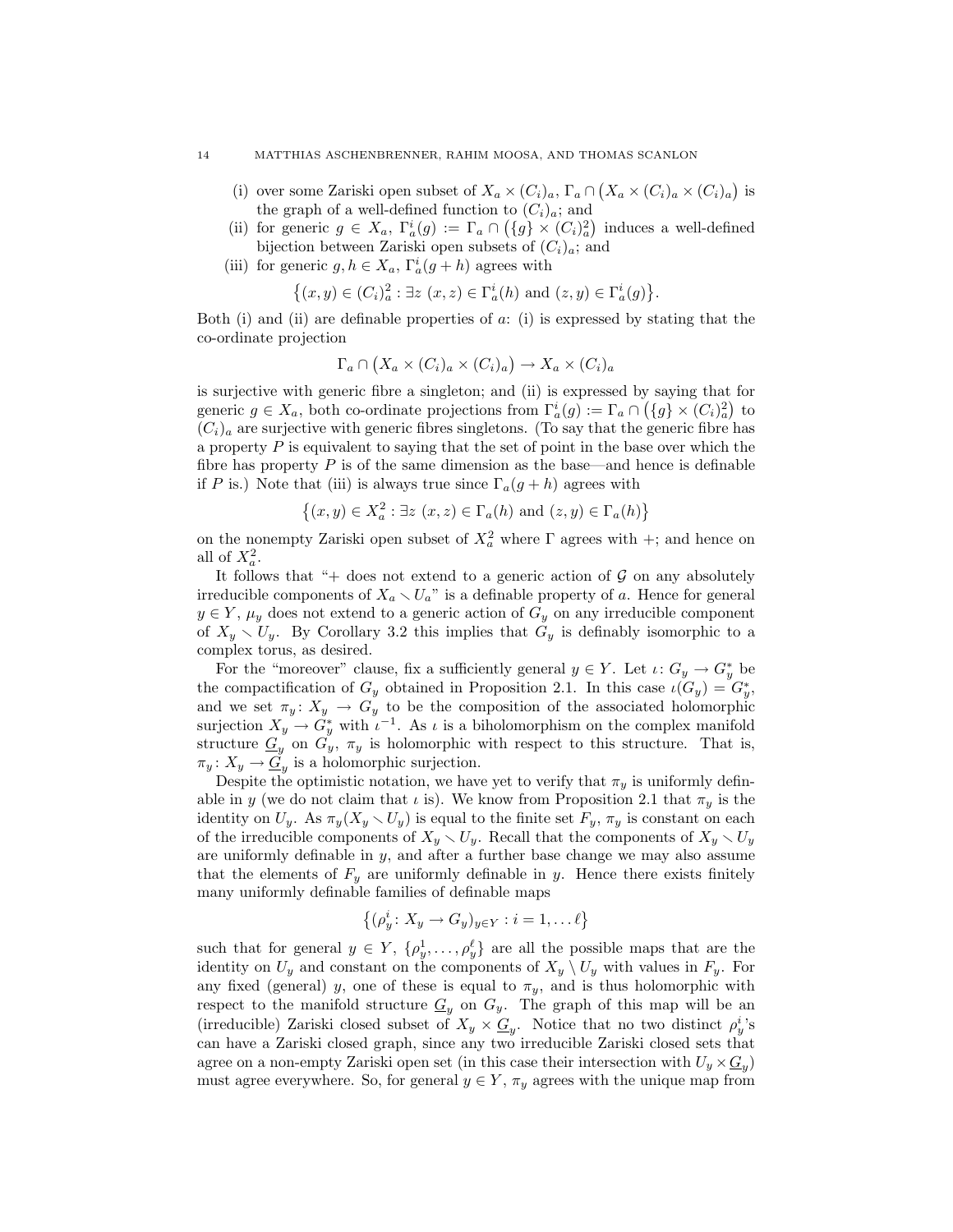among  $\{\rho_y^1, \ldots, \rho_y^\ell\}$  whose graph is Zariski closed. Since the  $\rho_y^i$ 's are uniformly definable in y, and since having a Zariski closed graph is a definable property of the base<sup>1</sup>, we have shown that  $\pi_y$  is uniformly definable.

**Remark 4.7.** Proposition 4.5 says that if  $+$  does not extend to a generic action on the boundary then  $\mathcal G$  is "compact" in the sense of Theorem 1.1.

Question 4.8. Does it follow from the conclusion of Proposition 4.5 that  $\mathcal G$  is  $\mathcal A'$ biholomorphic to a Zariski closed set in  $\mathcal{A}'$ ? If so, it would follow that  $\mathcal G$  is definably isomorphic to a nonstandard complex torus.

## 5. The case of a boundary action

In this final section we complete the proof of Theorem 1.1 by dealing with the case when the hypothesis of Proposition 4.5 fails—that is, when  $+$  does extend to a generic action of G on some absolutely irreducible component of  $X_a \setminus U_a$ . By making an argument of Fujiki's (Proposition 2.7 of [4]) uniform in parameters, we will show that  $(G, +)$  is definably isomorphic to a linear algebraic group over  $\mathbb{C}'$ . We begin by reviewing some notions from complex geometry.

5.1. Douady spaces. For any first-order structure M in a language  $\mathcal L$  one may list all of the (parametrically) definable subsets of M by considering all  $\mathcal{L}$ -formulae in  $1 + n$  variables (as n varies) and all instances of these formulae with tuples from M substituted for the parameter variables. Of course, this method of listing the definable sets may be redundant as two different formulae may define the same subset of the model. In some cases it is possible to achieve a correspondence between syntax and semantics. That is, there may exist some subset  $S$  of all the  $\mathcal{L}$ -formulae such that, perhaps, allowing for imaginary parameters, every definable subset of M is defined by  $\{x \in M : M \models \phi(x; m)\}\$ for a unique  $\phi \in \mathcal{S}$  and unique parameter m. In the cases that M carries a good definable topology, one might even hope that some topology on the parameters for the definable sets reflects the way in which the definable sets lie in M.

The compact analytic subspaces of a complex analytic space have a particularly nice parameterisation called the Douady space, which we describe below. For certain compact complex manifolds  $M$ , in particular, Kähler manifolds, the Douady spaces may be used to produce canonical formulae for the definable subsets of M. Even outside this setting, the Douady spaces provide a canonical analytic, though possibly non-definable, parameterisation of analytic subspaces. A more complete discussion of the model-theoretic relevance of Douady spaces can be found in [12].

The theory of Douady spaces may be applied in a very general setting, and we shall require it for non-reduced complex analytic spaces. For a modern treatment of complex analytic spaces, including the non-reduced case, the reader is advised to consult [18].

For any complex analytic space  $X$  (possibly non-compact and non-reduced), Douady [2] constructed a universal family for the compact analytic subspaces of X. That is, there exists a complex analytic space  $D = D(X)$  and a closed analytic subspace  $Z = Z(X) \subseteq D \times X$  such that:

<sup>&</sup>lt;sup>1</sup>Indeed, the following is an easy consequence of quantifier elimination and the dimension formula: Suppose  $A \subseteq X \times Y$  is a definable subset of a product of sorts, and  $\overline{A}$  is the Zariski closure of A in  $X \times Y$ . Then for general  $y \in Y$ ,  $\overline{A}_y$  is the Zariski closure of  $A_y$  in X.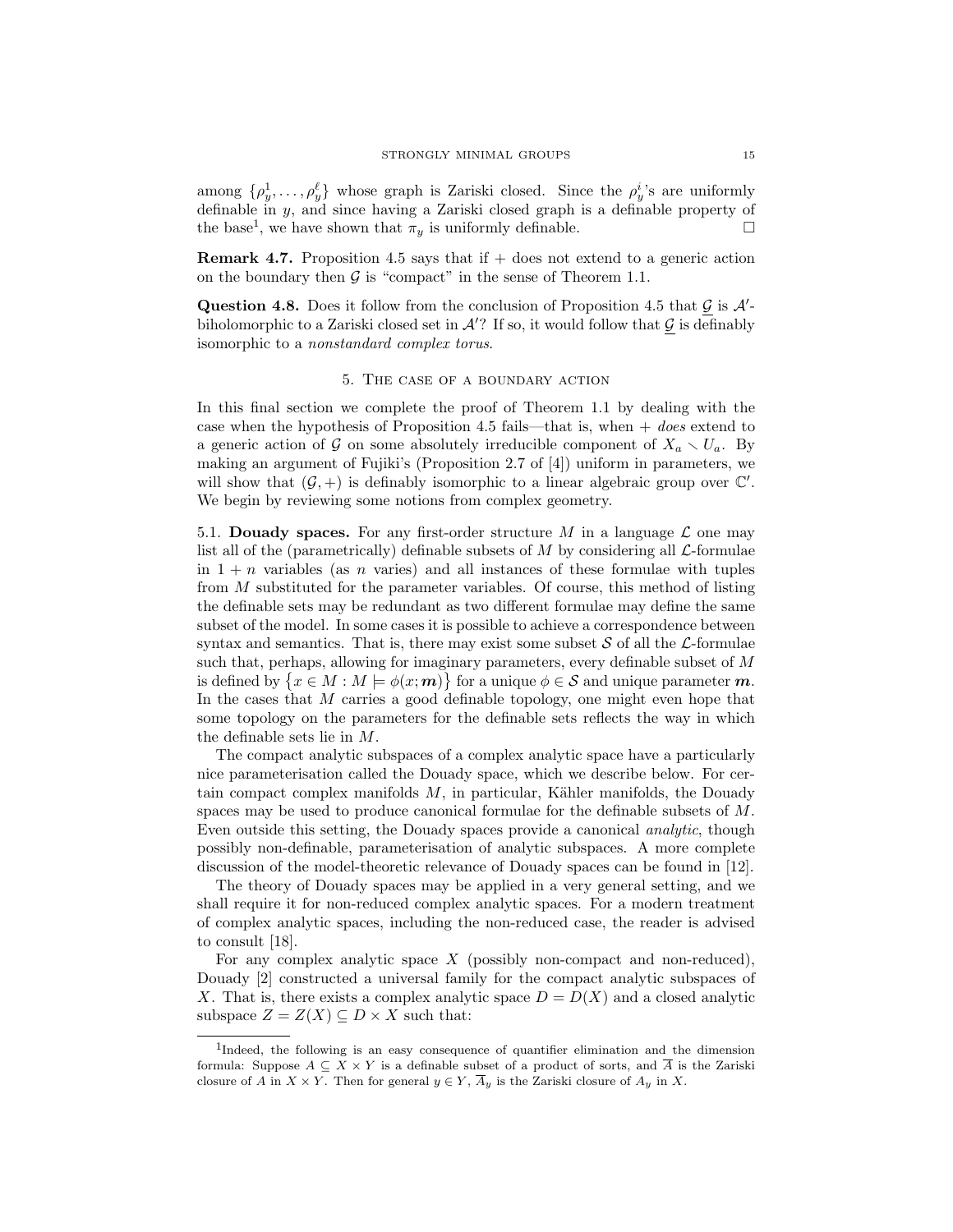#### 16 MATTHIAS ASCHENBRENNER, RAHIM MOOSA, AND THOMAS SCANLON

- (a) The projection  $Z \to D$  is a flat and proper surjection.
- (b) If S is a complex analytic space and G is an analytic subspace of  $S \times X$ that is flat and proper over  $S$ , then there exists a unique holomorphic map  $g: S \to D$  such that  $G \simeq S \times_D Z$  canonically.

 $D(X)$  is called the *Douady Space of X, Z(X)* is called the *universal family of X,* and  $g: S \to D(X)$  as in (b) is called the *Douady map associated to*  $G \to S$ .

Condition (b) says that every flat family of compact analytic subspaces of  $X$  is witnessed uniquely by a subfamily of  $Z(X)$  over  $D(X)$ . The condition of flatness, while technically necessary, may seem somewhat ill-motivated from the model theoretic point of view. We can, however, avoid considerations of flatness as follows: if G and S are as in (b) with S now reduced but  $G \to S$  not necessarily flat, then we can always find, by a theorem of Frisch, a non-empty Zariski-open subset  $U \subseteq S$ over which G is flat. Hence, we have a Douady map  $q: U \to D(X)$ . Moreover, by Hironaka's Flattening theorem, g extends to a meromorphic map  $S \to D(X)$ . Hence, in the non-flat case we still have a Douady map, however, it is only meromorphic and not necessarily holomorphic.

It is instructive to note that, in particular, for every compact analytic subspace A of X there is a unique point  $[A] \in D$  such that A is the fibre of Z over [A]. Indeed, applying (b) to the 0-dimensional variety  $S := \{s\}$  and  $G := S \times A$ , we obtain a holomorphic map  $q: \{s\} \to D$  such that A is the fibre of  $Z \to D$  above g(s). More precisely,  $\{s\} \times_D Z$ , which is the sheaf-theoretic fibre of  $Z \to D$  over  $g(s)$ , is isomorphic under the projection  $\{s\} \times_D Z \to X$  to A. That  $|A| := g(s)$  is the unique such point in  $D$  follows from the uniqueness of the Douady map. We call  $[A]$  the *Douady point of A*.

In the case that X is a projective variety,  $D(X)$  is the Hilbert scheme of X and hence is a countable union of projective varieties.

There is also a relative version of the Douady space constructed by Pourcin [17]: Let X and S be complex spaces and  $f: X \to S$  a holomorphic map. Then there exists a complex space  $D(X/S)$  with a holomorphic map to S, and a closed analytic subspace  $Z(X/S) \subseteq D(X/S) \times_S X$  such that  $Z(X/S) \to D(X/S)$  is proper and flat and such that for any complex space  $Y \to S$  and any complex subspace  $G \subseteq Y \times_S X$ that is flat and proper over Y, there is a unique holomorphic map  $Y \to D(X/S)$ over S such that  $G \simeq Y \times_{D(X/S)} Z(X/S)$  canonically. Loosely speaking, the Douady space of  $X$  over  $S$  parameterises all flat families of compact subspaces of  $X$  whose fibres live in the fibres of f. In particular,  $D(X/S)_s = D(X_s)$  and  $Z(X/S)_s =$  $Z(X_s)$  for all  $s \in S$ . So the relative Douady space bundles together the Douady spaces of all the fibres of  $f$  in a uniform manner.

The components of the Douady spaces are not necessarily compact even when X and S are. Hence the Douady spaces are not a *priori* definable in  $A$ . However, the following fact will play an important role for us: if  $X$  and  $S$  are compact and  $f: X \to S$  is projective<sup>2</sup> then the irreducible components of  $D(X/S)$  are compact and projective over  $S$  (cf. Theorem 5.2 of [6]).

5.2. Automorphism groups. One of the first applications of Douady spaces was to the group of automorphisms of a complex analytic space  $X$ . Let  $Aut(X)$  denote the set of biholomorphic maps from  $X$  to  $X$ . Identifying an automorphism with

<sup>&</sup>lt;sup>2</sup>Recall that  $f: X \to S$  is projective if X is biholomorphic over S to an analytic subspace of some projective bundle over S.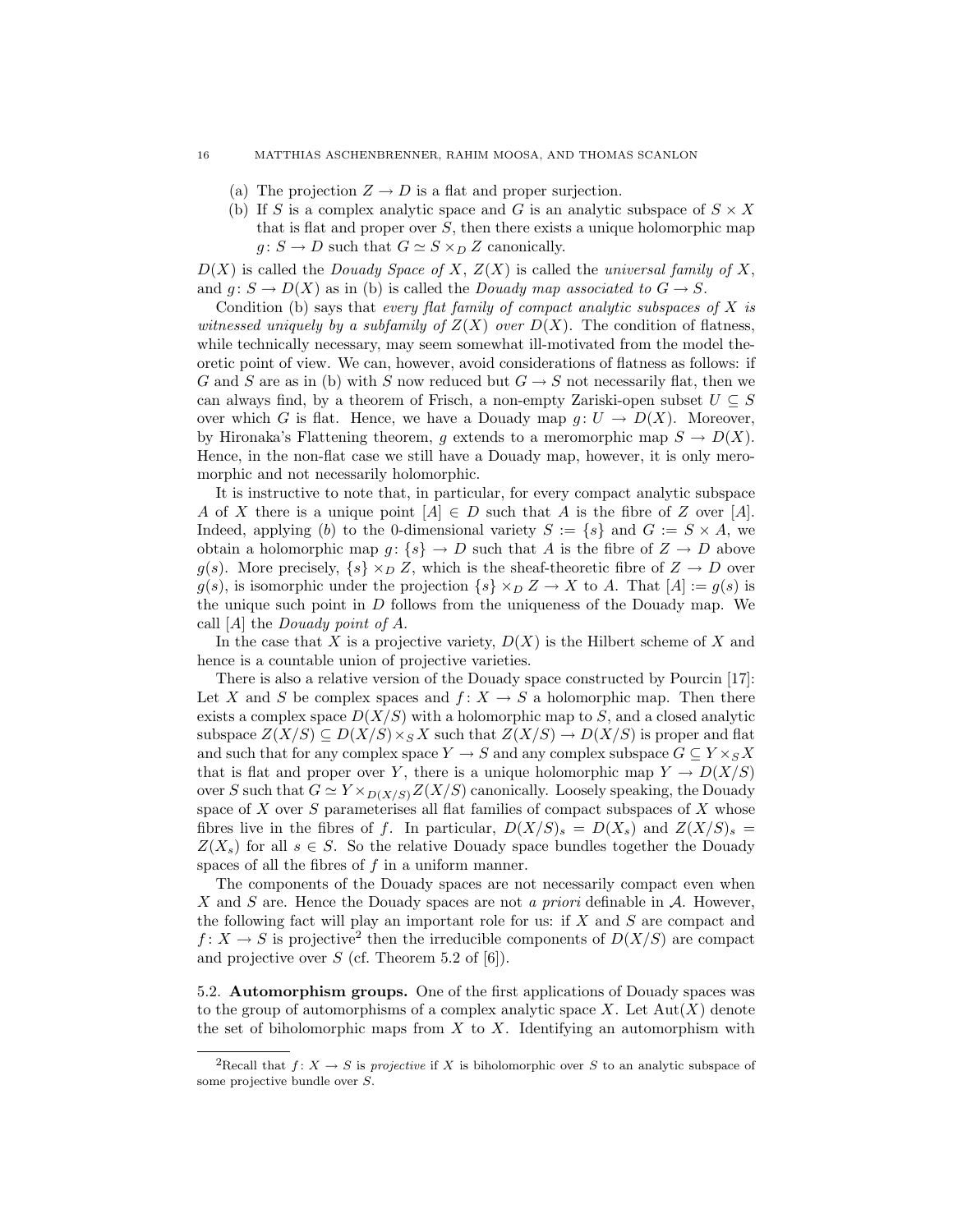the Douady point of its graph, we can view  $Aut(X)$  as a subset of  $D(X \times X)$ . Douady [2] showed that  $Aut(X)$  is an open subset of  $D(X \times X)$  and, equipped with the inherited complex structure, is a complex Lie group acting biholomorphically on X. Fujiki observes that in fact  $Aut(X)$  is a Zariski open subset of  $D(X \times X)$ (cf. Lemma 1 of  $[4]$  and Lemma 5.5 of  $[5]$ ).

We follow Fujiki [7] in describing the relative version of automorphism groups: Suppose  $f: X \to S$  is a proper surjective morphism of irreducible complex analytic spaces (not necessarily reduced or compact). Suppose for the moment, that  $f$  is flat. Then there exists a Zariski open subset  $\text{Aut}_S(X) \subseteq D(X \times_S X/S)$  such that for all  $s \in S$ ,  $\text{Aut}_S(X)_s = \text{Aut}(X_s)$  (cf. Schuster [20]). That is,  $\text{Aut}_S(X)$  bundles together the automorphism groups of the fibres of  $f$  in a uniform manner. The inherited complex structure on  $\text{Aut}_S(X)$  makes it into a complex Lie group over S acting biholomorphically on X over S.

Now suppose that  $f$  is not flat but  $S$  is reduced. Then as discussed above, there is a non-empty Zariski-open subset  $U \subseteq S$  over which f is flat. We may consider Aut<sub>U</sub>(X<sub>U</sub>), which is a Zariski open subset of  $D(X_U \times_U X_U / U) = \pi^{-1}(U)$  where  $\pi: D(X \times_S X/S) \to S$ . Following Fujiki [7], by the essential closure of Aut<sub>U</sub>(X<sub>U</sub>) in  $D(X \times_S X/S)$  we mean the union of those irreducible components of the Zariski closure of Aut<sub>U</sub>( $X_U$ ) in  $D(X \times_S X/S)$  that project onto S. Note that the essential closure does not depend on U: if  $V \subseteq U$  is another Zariski open subset then the essential closure of Aut<sub>V</sub>( $X_V$ ) coincides with that of Aut<sub>U</sub>( $X_U$ ). The essential closure of  ${\rm Aut}_U(X_U)$  in  $D(X \times_S X/S)$  is denoted by  ${\rm Aut}_S^*(X)$ . Shrinking U if necessary, we have that for all  $s \in U$ ,  $\text{Aut}_{S}^{*}(X)$ , is the Zariski closure of  $\text{Aut}(X_s)$ in  $D(X_s \times X_s)$ .

The following fact summarises the relevant properties of relative automorphism groups in the case we will be considering:

Fact 5.1. Suppose S is a reduced and irreducible compact complex space, X is an irreducible compact complex space, and  $f: X \to S$  is a finite surjective morphism. Then the irreducible components of  $\text{Aut}^*_{S}(X)$  are compact and projective over S. Moreover, there exists a non-empty Zariski open subset  $U \subseteq S$  over which f is flat and the following hold:

- (i) For all  $s \in U$ ,  $Aut(X_s)$  is definably isomorphic to a linear algebraic group.
- (ii) The relative group multiplication

$$
\nu\colon \operatorname{Aut}_U(X_U)\times_U\operatorname{Aut}_U(X_U)\to\operatorname{Aut}_U(X_U)\quad over\ U,
$$

the relative inversion

$$
\iota\colon \operatorname{Aut}_U(X_U)\to \operatorname{Aut}_U(X_U)\quad over\ U,
$$

and the identity section

$$
e\colon U\to \mathrm{Aut}_U(X_U),
$$

all extend to meromorphic maps

$$
\nu^* \colon \operatorname{Aut}_S^*(X) \times_S \operatorname{Aut}_S^*(X) \to \operatorname{Aut}_S^*(X) \quad over \ S,
$$
  

$$
\iota^* \colon \operatorname{Aut}_S^*(X) \to \operatorname{Aut}_S^*(X) \quad over \ S, \ and
$$
  

$$
e^* \colon S \to \operatorname{Aut}_S^*(X).
$$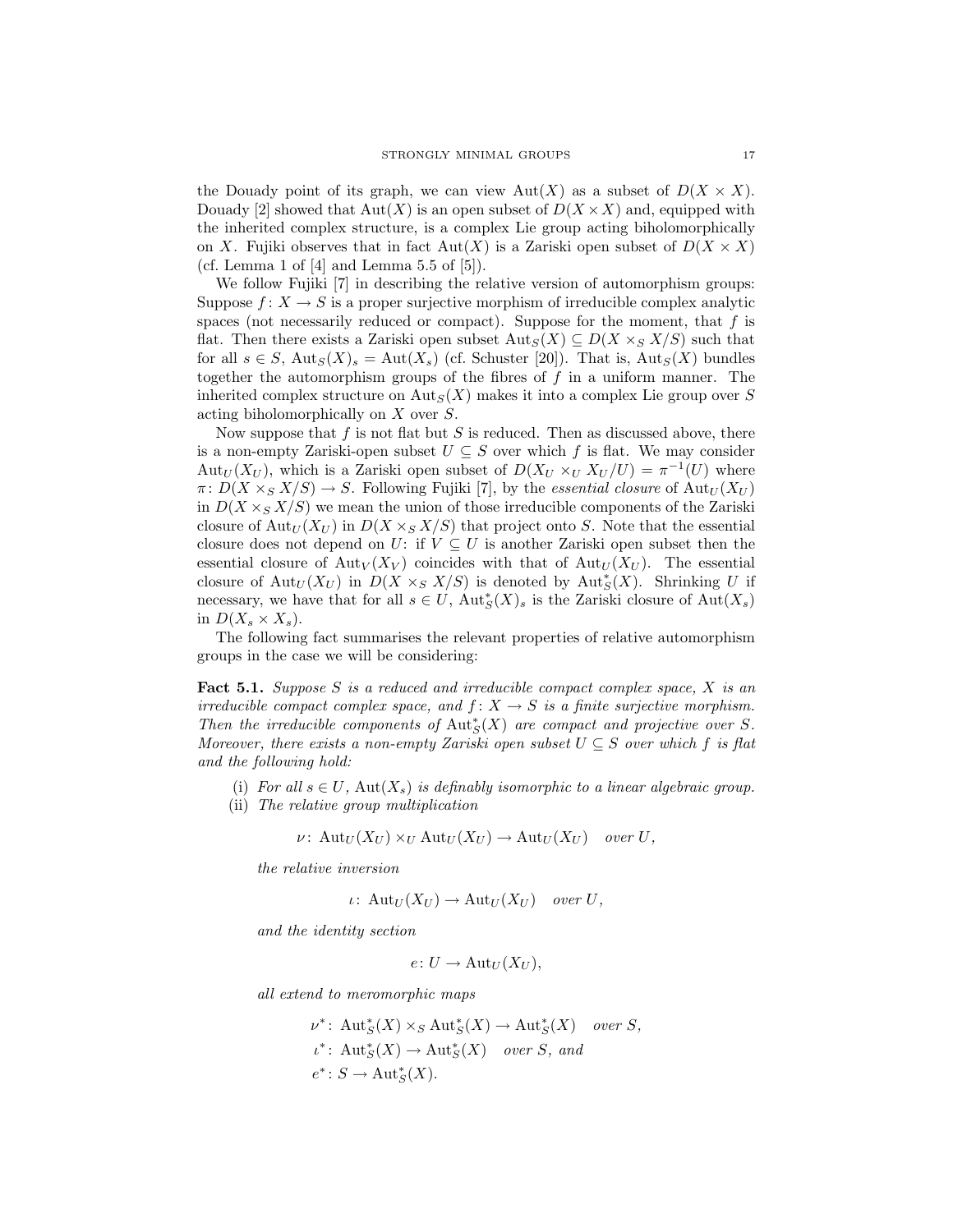In particular, if  $A'$  is a saturated elementary extension of  $A$  with  $C'$  its interpretation of  $\mathbb C$ , then any generic fibre of  $\mathrm{Aut}_U(X_U) \to U$  in  $\mathcal A'$  is definably isomorphic to a linear algebraic group over  $\mathbb{C}'$ .

- **Remark 5.2.** (i) It is important here that we do not require  $X$  to be reduced. Indeed, in the case we will be considering the underlying set of  $X$  will be S itself and the map f will be the identity on the underlying space, so all the information will live in the non-reduced structure of  $X$  and the action of f on the structure sheaf. However, while X itself may not be accessible to us model-theoretically,  $\mathrm{Aut}^*_S(X)$  will be a definable object.
	- (ii) If in Fact 5.1 we only wish to conclude that the generic fibres are algebraic groups then we can weaken the hypothesis on  $f$  from being finite to being projective. Moreover, weakening the hypothesis further to f being of Kähler-type, we still obtain that the components of  $\text{Aut}^*_S(X)$  are compact over S and that for general  $s \in S$  the fibres form a uniformly definable family of groups (and hence the generic fibres are definable groups).

*Proof of Fact 5.1.* Since  $f$  is finite, it is projective (this follows from the Finite Mapping Theorem, see [18]). The components of  $D(X \times_S X/S)$  are therefore compact and projective over S (cf. Section 5.1 above). The same is thus true of  $\text{Aut}^*_S(X)$ .

As  $f$  is finite, the automorphisms of a fibre of  $f$  are just the linear transformations of the structure sheaf of the fibre, which is a finite dimensional complex vector space. Hence each  $Aut(X<sub>s</sub>)$  with its inherited complex Lie group structure is isomorphic to a linear algebraic group. To see that it is definably so we need only find a definable embedding of  ${\rm Aut}(X_s)$  into projective space. The projectivity of  ${\rm Aut}^*_S(X) \to S$ implies that each fibre is biholomorphic (and hence definably isomorphic) to a projective variety. As  $Aut(X_s)$  is a definable subset of  $Aut^*_S(X)_s$  for  $s \in U$ , the restriction gives the required definable embedding.

Part (ii) is stated in general as a remark in Section 1 of [7] and proved for the absolute case (when S is a point) in Proposition 2.2 of [4]. It is straightforward to see that these latter arguments extend to the relative case.

Now for the "in particular" clause. To show that the generic fibres are definably isomorphic to nonstandard linear algebraic groups we need to show that the standard fibres are uniformly definably isomorphic (over possibly additional parameters) to linear algebraic groups. Since  $\text{Aut}_{S}^{*}(X) \to S$  is projective, after base change to some compact T,  $Aut_S^*(X) \times_S T \to T$  embeds into  $T \times \mathbb{P}_r(\mathbb{C})$  over T (cf. Lemma 3.3 of [11]). By the stable embeddability of the projective sort, this implies that the fibres of  $Aut_U(X_U) \to U$  form a uniformly definable family living entirely in the projective sort of  $A$ ; that is, the family can be written as a uniformly definable family of subsets of a cartesian power of  $\mathbb{P}(\mathbb{C})$ , parameterised by a definable subset of a cartesian power of  $\mathbb{P}(\mathbb{C})$ . Moreover, this is a uniformly definably family of definable groups by part (ii), and each member is definably isomorphic to a linear algebraic group by part (i). Now Chow's theorem (that the analytic subsets of projective space are algebraic) implies that the structure induced on the sort  $\mathbb{P}(\mathbb{C})$  by A is definably bi-interpretable with the complex field. It follows by saturation of  $(\mathbb{C}, +, \times)$ , that the fibres of  $\text{Aut}_U(X_U) \to U$  are uniformly definably isomorphic to linear algebraic groups.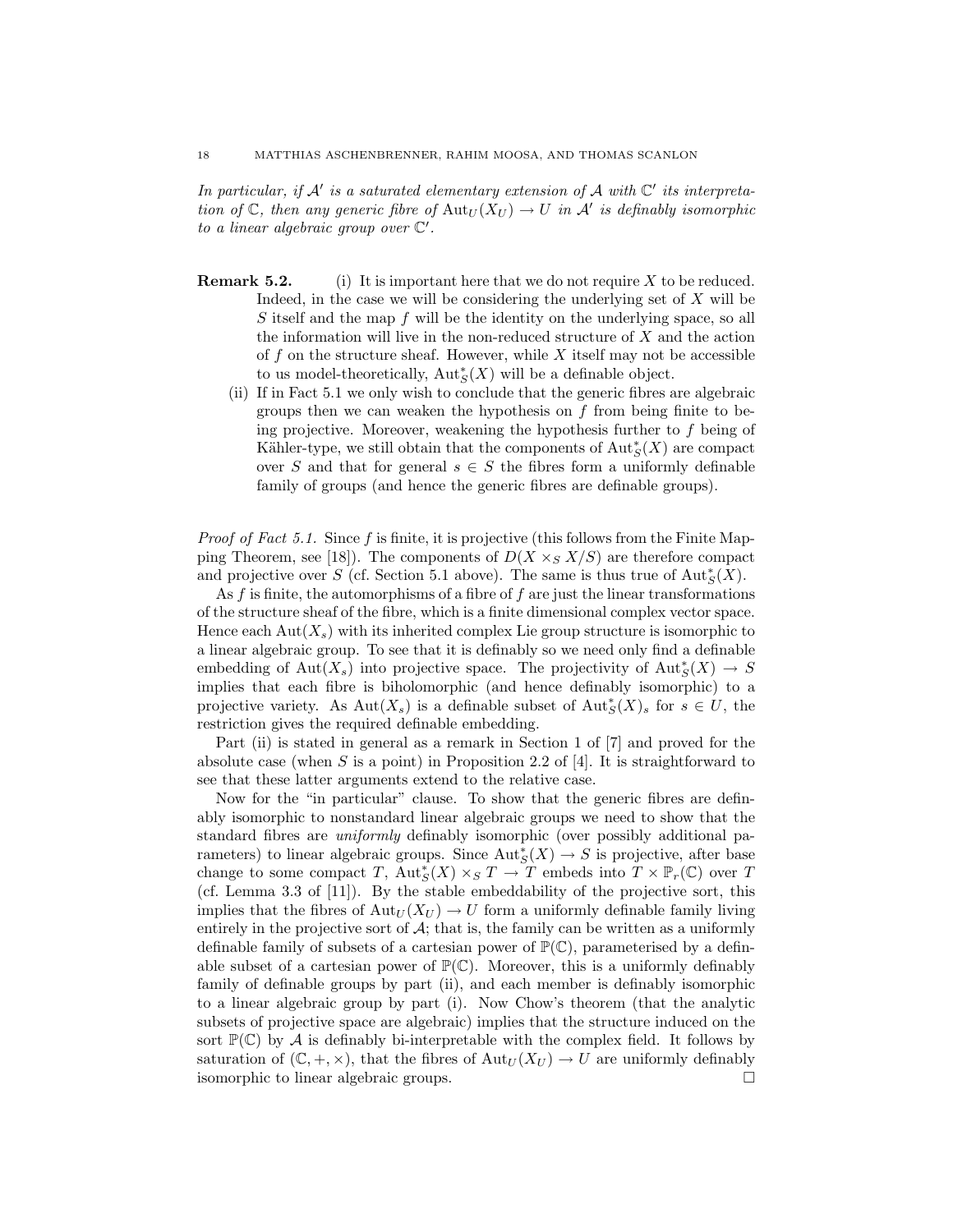5.3. Infinitesimal neighbourhoods. We review here Grothendieck's theory of infinitesimal neighbourhoods for complex analytic spaces from [8]. An exposition of this material emphasising model-theoretic relevance can also be found in [10].

Let  $X$  be a complex space and  $x$  a point in  $X$ . The nth infinitesimal neighbour*hood of x in X* is the complex subspace

$$
\Delta_{X,x}^{(n)}:=\left(x,\mathcal{O}_{X,x}/\mathfrak{m}_{X,x}^{n+1}\right)
$$

whose underlying set is  $\{x\}$  and whose structure sheaf is the quotient of the local ring  $\mathcal{O}_{X,x}$  of X at x by the  $(n+1)$ st power of the maximal ideal  $\mathfrak{m}_{X,x}$  of X at x. These infinitesimal neighbourhoods can be witnessed as the fibres of a complex space over X as follows: Let  $\Delta_X^{(n)}$  be the complex subspace of  $X \times X$  whose underlying set is the diagonal in  $X \times X$  and whose structure sheaf is  $\mathcal{O}_{X \times X}/\mathcal{I}^{(n+1)}$ where  $\mathcal I$  is the ideal sheaf of the diagonal. The first co-ordinate projection induces a finite surjective morphism  $\Delta_X^{(n)} \to X$  whose fibres are canonically isomorphic to  $\Delta_{X,x}^{(n)}$ .

The above construction extends to the relative case: If  $f: X \to S$  is a morphism of complex spaces, then  $\Delta_{X/S}^{(n)}$  is the complex subspace of  $X \times_S X$  whose underlying set is the diagonal in  $X \times_S X$  and whose structure sheaf is  $\mathcal{O}_{X \times_S X}/\mathcal{I}^{(n+1)}$  where  $I$  is the ideal sheaf of the diagonal. The first projection map induces a finite surjective morphism  $\Delta_{X/S}^{(n)} \to X$  over S whose fibre over  $x \in X$  is  $\Delta_{X_{f(x)},x}^{(n)}$ , the *nth* infinitesimal neighbourhood of x in  $X_{f(x)}$  (cf. Corollaire 2.5 of [8]).

5.4. Proof of Theorem 1.1. We recover the notation of Section 4 and review our set-up:  $\mathcal{A}'$  is a saturated elementary extension of  $\mathcal{A}$  and  $(\mathcal{G}, +)$  is a strongly minimal group definable in  $\mathcal{A}'$ . The definable group  $(\mathcal{G}, +)$  appears as a generic fibre  $(G_a, \mu_a)$  of a uniformly definable family of definable groups

$$
(G \to Y, \ \mu \colon G \times_Y G \to G)
$$

in A, where Y is a reduced and irreducible compact complex space and  $a \in Y(\mathcal{A}')$ is generic. As  $\mathcal G$  is strongly minimal it is the union of a nonstandard Zariski open subset of an absolutely irreducible Zariski closed set in  $A'$ , together with finitely many additional points. In terms of the standard model, using resolution of singularities, we can choose Y such that there exists an irreducible compact complex manifold X with a holomorphic surjection  $f: X \to Y$  whose general fibres are smooth and irreducible, a non-empty Zariski open subset  $U \subseteq X$ , and a reduced compact complex space  $F \to Y$  whose general fibres are finite, such that for general  $y \in Y$ ,  $G_y = U_y \cup F_y$ . In particular,  $\mathcal{G} = U_a \cup F_a$ .

Let  $\Gamma_a$  be (as in the proof of Proposition 4.5) the unique absolutely irreducible component of the Zariski closure of  $\Gamma(+) \cap U_a^3$  in  $X_a^3$  that projects onto  $X_a^2$  via the first two factors. Here  $\Gamma(+) \subseteq \mathcal{G}^3$  is the graph of the group operation. Then, as the notation suggests,  $\Gamma_a$  is the fibre over a of an irreducible Zariski closed set  $\Gamma \subseteq X \times_Y X \times_Y X$ . For general  $y \in Y$  and general  $g \in X_y$ ,  $\Gamma_y(g) := \Gamma_y \cap (\{g\} \times X_y^2)$ (viewed as a subset of  $X_y^2$ ) is the graph of a meromorphic map  $\tau_g \colon X_y \to X_y$  which agrees with translation by g on a non-empty Zariski open set contained in  $U_y$ .

In Section 4 we proved that if  $+$  does not extend to a generic action on any absolutely irreducible component of  $X_a \setminus U_a$ , then G is compact in the sense that there is a holomorphic surjection from  $\overline{X}_a$  to  $\underline{\mathcal{G}}$ , where  $\underline{\mathcal{G}}$  is the  $\mathcal{A}'$ -manifold structure on G making  $(\mathcal{G}, +)$  into an A'-meromorphic group. Hence to prove Theorem 1.1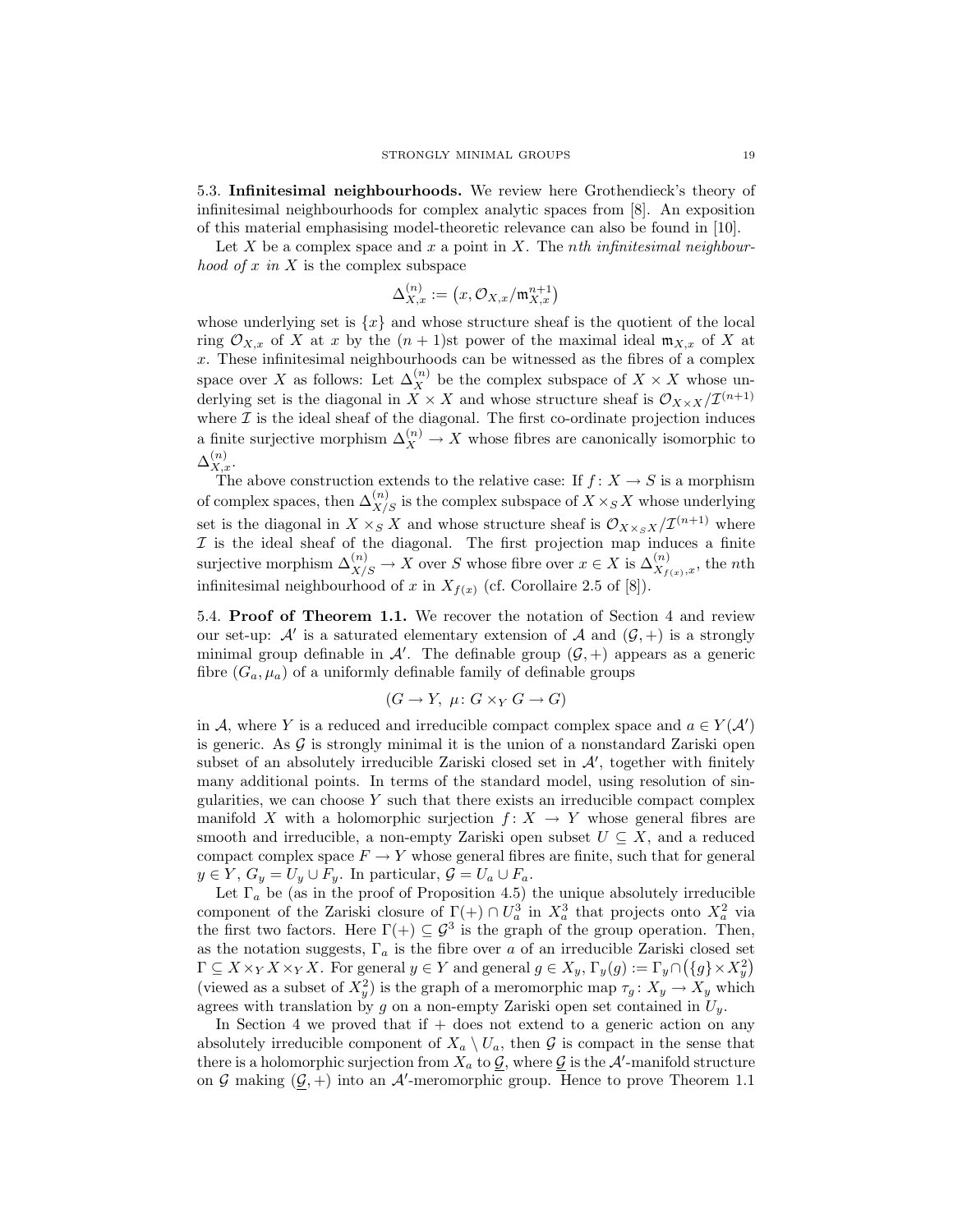it remains to show that if  $+$  does extend to a generic action on some components of  $X_a \setminus U_a$ , then  $(\mathcal{G}, +)$  is definably isomorphic to a linear algebraic group over  $\mathbb{C}'$ (and hence to the additive or multiplicative group by strong minimality).

We therefore assume that  $+$  does extend to a generic action on some components of  $X_a \setminus U_a$ . In terms of the standard model, this means that there exists an irreducible Zariski closed subset C of  $X \setminus U$  whose general fibres over Y are irreducible such that for general  $y \in Y$  and  $g \in X_y$ ,  $\tau_g$  extends to a bimeromorphism  $C_y \to C_y$ such that  $\tau_g \circ \tau_h = \tau_{g+h}$  on a non-empty Zariski open subset of  $C_y$ . The graph of this action is given by the unique irreducible component of  $\Gamma_y \cap (X_y \times C_y^2)$  that projects onto the first two co-ordinates— let us call it  $\Gamma_y^C$ . In fact, we have:

## **Lemma 5.3.** For general  $y \in Y$  and general  $g \in X_y$ ,  $\tau_g$  is the identity on  $C_y$ .

*Proof.* This is just as in Lemma 3.5 of [16]. Note that the generic types of  $\mathcal G$  and  $C_a$ (over a) are orthogonal. Indeed, by strong minimality of  $\mathcal G$  any nonorthogonality would be witnessed by (model-theoretic) algebraicity, but  $\dim(G) = \dim X_a$  $\dim C_a$ . Let g, h be generic independent elements of G and let  $x \in C_a$  be generic over  $\{g, h\}$ . Then  $\tau_a(g, x) \in C_a$  is generic in  $C_a$  over x. Hence, each of g and h is independent from  $\tau_a(g, x)$  over x by orthogonality. As G has a unique generic type over  $\{x, \tau_a(g, x)\}\,$  we have  $\tau_a(g, x) = \tau_a(h, x)$  and thus  $\tau_a(g - h, x) = x$ . Since  $(g-h, x)$  is a generic of  $X_a \times C_a$ , we have shown that  $\Gamma_a^C$  agrees with the product of  $X_a$  with the diagonal in  $C_a^2$  on a non-empty Zariski open subset of  $X_a \times C_a^2$ —and hence everywhere by absolute irreducibility.  $\hfill \square$ 

In particular, there exists a point  $p \in C_a$  such that for general  $g \in X_a$ ,  $\tau_g$  is defined on a Zariski open subset of  $X_a$  containing p, and  $\tau_g(p) = p$ . We fix from now on this point p.

The idea for the rest of the proof, loosely speaking, is as follows: translation by a general element of  $\mathcal G$  is defined at and fixes  $p$ , and, hence, induces an automorphism of the nonstandard "nth infinitesimal neighbourhoods of p in  $X_a$ ", for each n. For n sufficiently large, this action will separate points of  $\mathcal G$ . That is, we obtain a generic embedding of  $G$  into the automorphism group of the *n*th infinitesimal neighbourhood of p in  $X_a$ . Since the latter is a linear algebraic group over  $\mathbb{C}'$ , we obtain the desired conclusion. We do not, however, have a natural interpretation of infinitesimal neighbourhoods in  $\mathcal{A}'$ , and hence in order for this argument to make sense in  $A'$  we need to carry it out uniformly in the standard model.

First of all, we may assume (by taking a base extension if necessary) that  $p =$  $\rho(a)$ , where  $\rho: Y \to X$  is a holomorphic section to  $f: X \to Y$ . Let  $\Delta_{X/Y}^{(n)} \subseteq X \times_Y X$ be as in Section 5.2; for  $y \in Y$  and  $x \in X_y$ , the fibre of the first projection map  $\Delta_{X/Y}^{(n)} \to X$  over x is canonically isomorphic to the nth infinitesimal neighbourhood of x in  $X_y$ . Let  $D^{(n)}$  be the restriction of  $\Delta_{X/Y}^{(n)}$  to  $\rho(Y) \subseteq X$ . So  $D^{(n)}$  is a closed analytic subspace of  $X \times_Y X$  whose support is  $\rho(Y) \times_Y \rho(Y)$  and the induced surjective morphism  $D^{(n)} \to Y$  is a finite map such that for  $y \in Y$ ,  $D_y^{(n)}$  is the *n*th infinitesimal neighbourhood of  $\rho(y)$  in  $X_y$ . Fact 5.1 applies and so for  $W \subseteq Y$  a sufficiently small non-empty Zariski open subset,  $\mathrm{Aut}_W(D_W^{(n)}) \to W$  is a definable group over W with compactification  $\text{Aut}_Y^*(D^{(n)}) \to Y$ . Moreover,  $\text{Aut}_W(D_W^{(n)})_a$  is definably isomorphic to a linear algebraic group over  $\mathcal{A}'$ .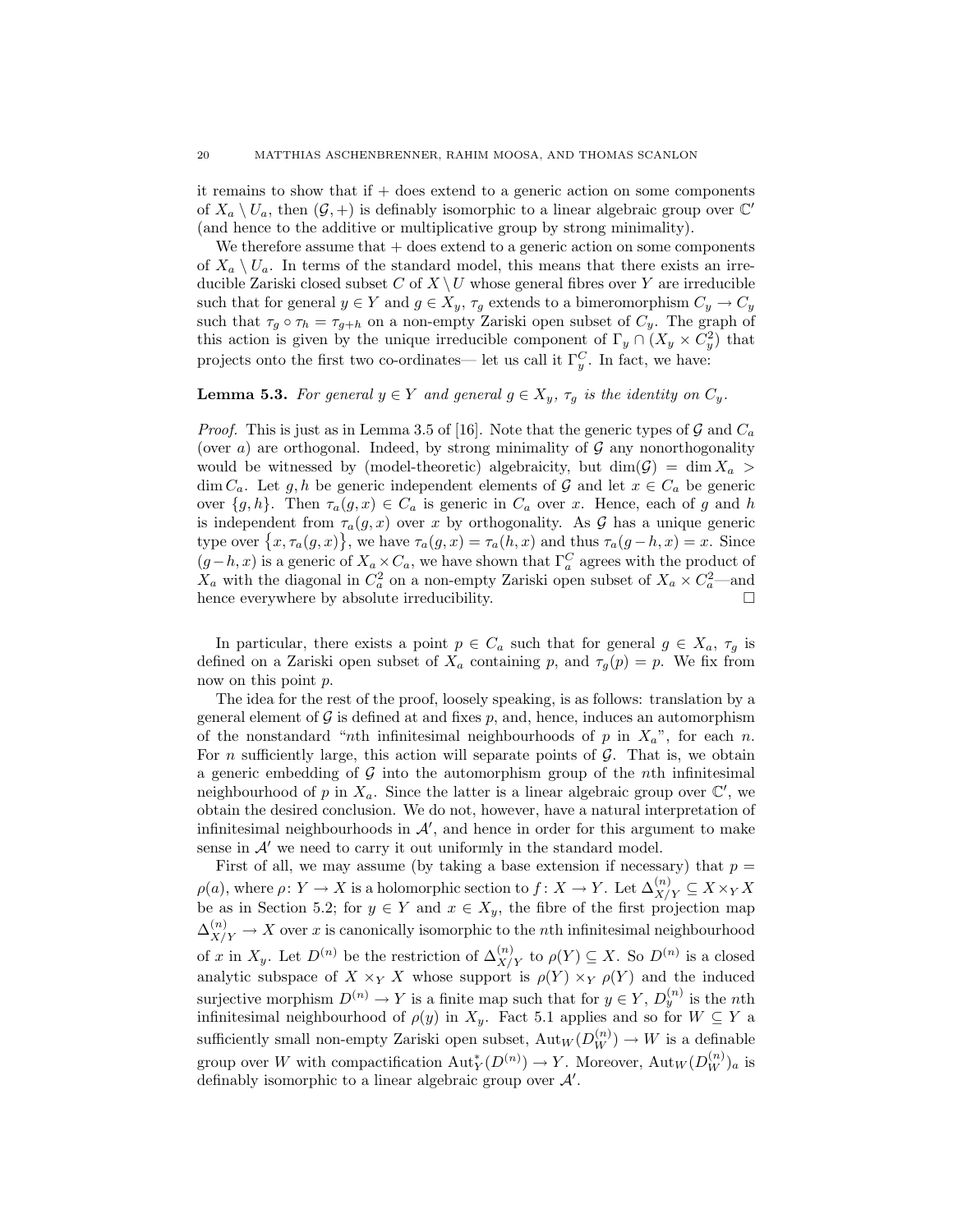Via the diagonal map on the second and third co-ordinates, we can and do identify  $X \times_Y X \times_Y X$  with an irreducible Zariski closed subset of

$$
X \times_Y (X \times_Y X) \times_Y (X \times_Y X).
$$

With this identification in mind, let

$$
\Gamma^{[n]} := \Gamma \cap (X \times_Y D^{(n)} \times_Y D^{(n)}).
$$

We mean here of course the sheaf-theoretic intersection. That is,  $\Gamma^{[n]}$  is the (nonreduced) closed subspace of  $X \times_Y D^{(n)} \times_Y D^{(n)}$  obtained as the inverse image of  $\Gamma$ under the closed embedding of  $X \times_Y D^{(n)} \times_Y D^{(n)}$  in  $X \times_Y (X \times_Y X) \times_Y (X \times_Y X)$ . For each  $y \in Y$  we view

$$
\Gamma_y^{[n]} = \Gamma_y \cap \left( X_y \times D_y^{(n)} \times D_y^{(n)} \right)
$$

as a family of analytic subspaces of  $D_y^{(n)} \times D_y^{(n)}$  via the first projection  $\Gamma_y^{[n]} \to X_y$ .

We claim that for general  $y \in Y$  and general  $g \in X_y$ , the fibre  $\Gamma_y^{[n]}(g)$  of  $\Gamma_y^{[n]} \to$  $X_y$  over g is the graph of an automorphism of  $D_y^{(n)}$ . To make this precise, recall that the graph of a holomorphic map  $\phi: A \to B$  between (possibly non-reduced) complex spaces is the fibre product of  $\phi: A \to B$  and  $\mathrm{id}_B: B \to B$ . We use the following Lemma.

**Lemma 5.4.** Suppose A and B are complex analytic spaces,  $\Phi \subseteq A \times B$  is an analytic subspace,  $a \in A$  is such that  $\Phi$  defines a holomorphic map  $\phi$  on a neighbourhood of a, and  $b = \phi(a)$ . Then

$$
\Phi^{[n]}_{(a,b)}:=\Phi\cap\big(\Delta^{(n)}_{A,a}\times\Delta^{(n)}_{B,b}\big)
$$

is the graph of a holomorphic map  $\Delta_{A,a}^{(n)} \to \Delta_{B,b}^{(n)}$ . Indeed, it is the graph of the restriction of  $\phi$  to  $\Delta_{A,a}^{(n)}$ .

*Proof.* Note that if V is an open neighbourhood of a in A then the nth infinitesimal neighbourhood of  $\alpha$  in V coincides with the nth infinitesimal neighbourhood of  $\alpha$ in A. That is, the entire question is local and we may assume that  $\Phi$  defines a holomorphic map  $\phi$  on all of A.

By functoriality of the infinitesimal neighbourhoods (section 1 of [8]), there is a unique map

$$
\phi^{(n)}_{(a,b)}\colon \Delta_{A,a}^{(n)}\to \Delta_{B,b}^{(n)}
$$

which commutes with the inclusions  $\Delta_{A,a}^{(n)} \subseteq A$  and  $\Delta_{B,b}^{(n)} \subseteq B$  via  $\phi: A \to B$ . So  $\phi_{(a)}^{(n)}$  $\binom{n}{(a,b)}$  is the restriction of  $\phi$  to  $\Delta_{A,a}^{(n)}$ . The graph of  $\phi_{(a,b)}^{(n)}$  $\binom{n}{(a,b)}$  is the inverse image of the graph of  $\phi$  under the closed embedding of  $\Delta_{A,a}^{(n)} \times \Delta_{B,b}^{(n)}$  in  $A \times B$ . That is, the graph of  $\phi_{(n)}^{(n)}$  $\binom{n}{(a,b)}$  is  $\Phi^{[n]}_{(a,b)}$ . В последните поставите на селото на селото на селото на селото на селото на селото на селото на селото на се<br>Селото на селото на селото на селото на селото на селото на селото на селото на селото на селото на селото на

**Corollary 5.5.** For general  $y \in Y$  and general  $g \in X_y$ ,  $\Gamma_y^{[n]}(g)$  is the graph of the automorphism of  $D_y^{(n)}$  induced by  $\tau_g$ .

*Proof.* We recall that  $\Gamma_y(g) \subseteq X_y^2$  is the graph of the meromorphic map  $\tau_g \colon X_y \to Y$  $X_y$ . Moreover,  $\tau_g$  is holomorphic on a Zariski-open subset of  $X_y$  containing  $\rho(y)$ , and  $\tau_g(\rho(y)) = \rho(y)$ .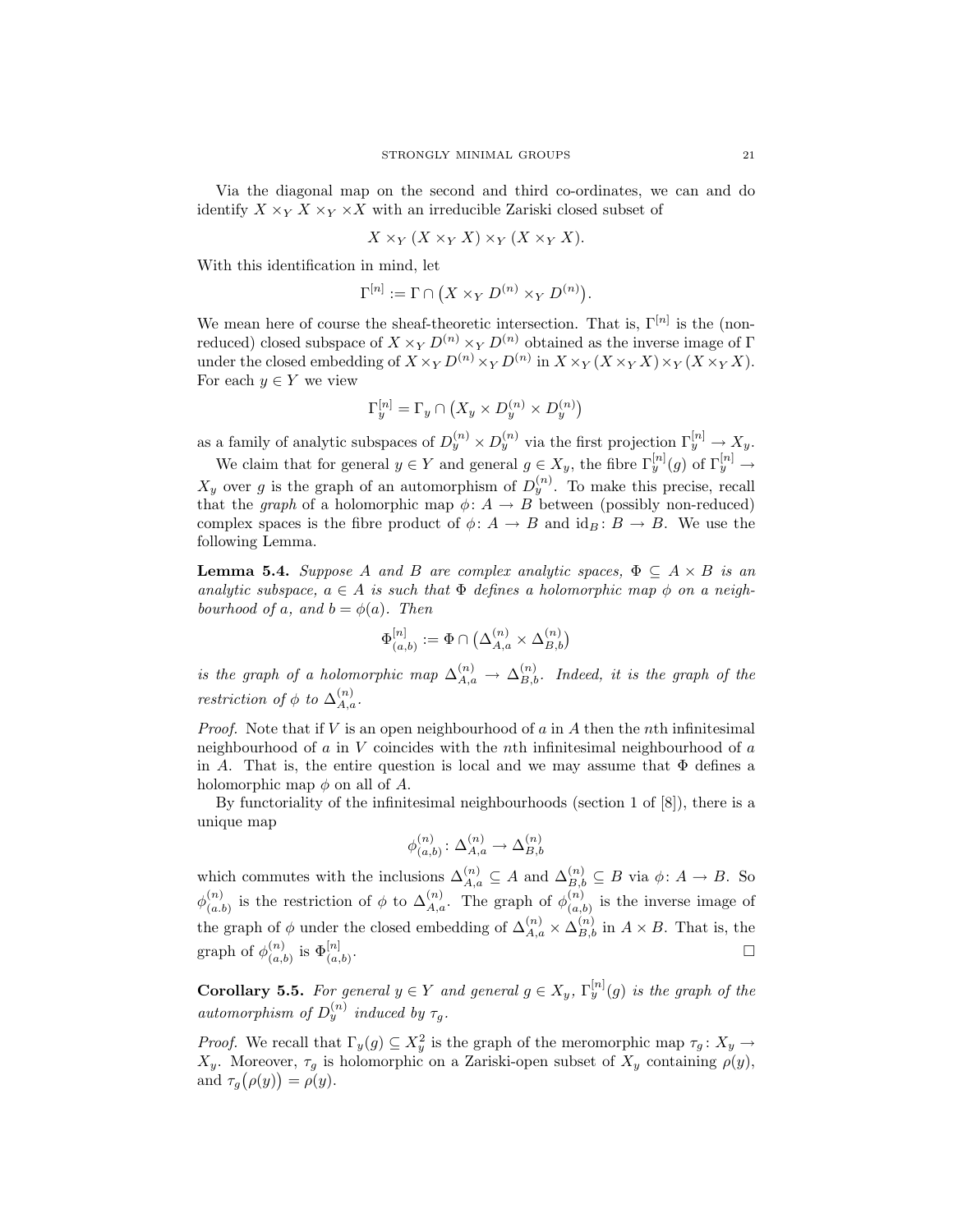By Lemma 5.4,  $(\Gamma_y(g))_{(\rho(y),\rho(y))}^{[n]}$  is the graph of  $(\tau_g)_{(\rho(y),\rho(y))}^{(n)}$  which is the holomorphic map from  $D_y^{(n)} = \Delta_{X_y, \rho(y)}^{(n)}$  to itself induced by  $\tau_g$ . On the other hand, as  $\tau_q$  agrees with translation by g on a non-empty Zariski open subset of  $X_y$ ,  $\tau_q$  has  $\tau_{-g}$  as an inverse on a non-empty Zariski open set. Hence  $\tau_{g}$  and  $\tau_{-g}$  are inverses to each other everywhere where they define a holomorphic map—including at  $\rho(y)$ . By functoriality,  $(\tau_g)_{(\rho(y),\rho(y))}^{(n)}$  and  $(\tau_{-g})_{(\rho(y),\rho(y))}^{(n)}$  are inverses, and so  $(\Gamma_y(g))_{(\rho(y),\rho(y))}^{[n]}$ is the graph of an automorphism of  $D_y^{(n)}$ . Finally, observe that

$$
\left(\Gamma_y(g)\right)_{(\rho(y),\rho(y))}^{[n]} = \Gamma_y(g) \cap (D_y^{(n)} \times D_y^{(n)}) = \Gamma_y^{[n]}(g).
$$

 $\Box$ 

We are in the following situation:

$$
\Gamma^{[n]} \subseteq X \times_Y (D^{(n)} \times_Y D^{(n)})
$$

defines a family of analytic subspaces of  $D^{(n)} \times_Y D^{(n)}$  parameterised by X over Y. By the universal property of relative Douady spaces (cf. Section 5.1) there is a meromorphic map  $\gamma_n$  from X to the relative Douady space of  $D^{(n)} \times_Y D^{(n)}$  over Y, which for general  $y \in Y$  and general  $g \in X_y$ , takes g to the Douady point of  $\Gamma_y^{[n]}(g)$ . By Corollary 5.5, we have  $\gamma_n: X \to \text{Aut}_Y^*(D^{(n)})$ . Moreover this map is generically a group homomorphism:

**Lemma 5.6.** For general  $y \in Y$  and general  $g, h \in X_y$ ,

$$
\gamma_n(g+h) = \gamma_n(g) \circ \gamma_n(h).
$$

*Proof.* As we have a generic action, we know that  $\tau_{g+h} = \tau_g \circ \tau_h$  as meromorphic maps from  $X_y$  to itself. But by (the proof of) Corollary 5.5,  $\gamma(g)$  is the automorphism  $(\tau_g)_{(\rho(y),\rho(y))}^{(n)}$  of  $D_y^{(n)}$ , and similarly for h and  $g+h$ . By functoriality of the infinitesimal neighbourhoods,

$$
(\tau_g)_{(\rho(y),\rho(y))}^{(n)} \circ (\tau_h)_{(\rho(y),\rho(y))}^{(n)} = (\tau_{g+h})_{(\rho(y),\rho(y))}^{(n)}.
$$

**Lemma 5.7.** Suppose  $y \in Y$  and  $g, h \in X_y$  are very general. If  $\gamma_n(g) = \gamma_n(h)$  for all  $n \in \mathbb{N}$ , then  $g = h$ .

Proof. By 'very general' we will mean outside a countable union of proper Zariski closed sets. Choose  $y$  and  $g, h$  sufficiently general so as to ensure that for each n,  $\gamma_n(g)$  and  $\gamma_n(h)$  are (the Douady points of the graphs of)  $(\tau_g)_{(\rho(g),\rho(g))}^{(n)}$  and  $(\tau_h)_{(\rho(y),\rho(y))}^{(n)}$  respectively. So

$$
(\tau_g)_{(\rho(y),\rho(y))}^{(n)} = (\tau_h)_{(\rho(y),\rho(y))}^{(n)} \text{ for all } n.
$$

That is, for each n, the restrictions of  $\tau_g$  and  $\tau_h$  coincide on  $D_y^{(n)}$ , the nth infinitesimal neighbourhood of  $\rho(y)$  in  $X_y$ . Recalling that  $D_y^{(n)}$  is canonically isomorphic to

$$
(\{\rho(y)\},\mathcal{O}_{X_y,\rho(y)}/\mathfrak{m}_{X_y,\rho(y)}^{n+1}),
$$

and that  $\bigcap \mathfrak{m}_{X_y,\rho(y)}^{n+1} = 0$ , we conclude that  $\tau_g = \tau_h$  on some open neighbourhood of  $\rho(y)$ . As they are meromorphic maps, this means that  $\tau_g = \tau_h$  everywhere where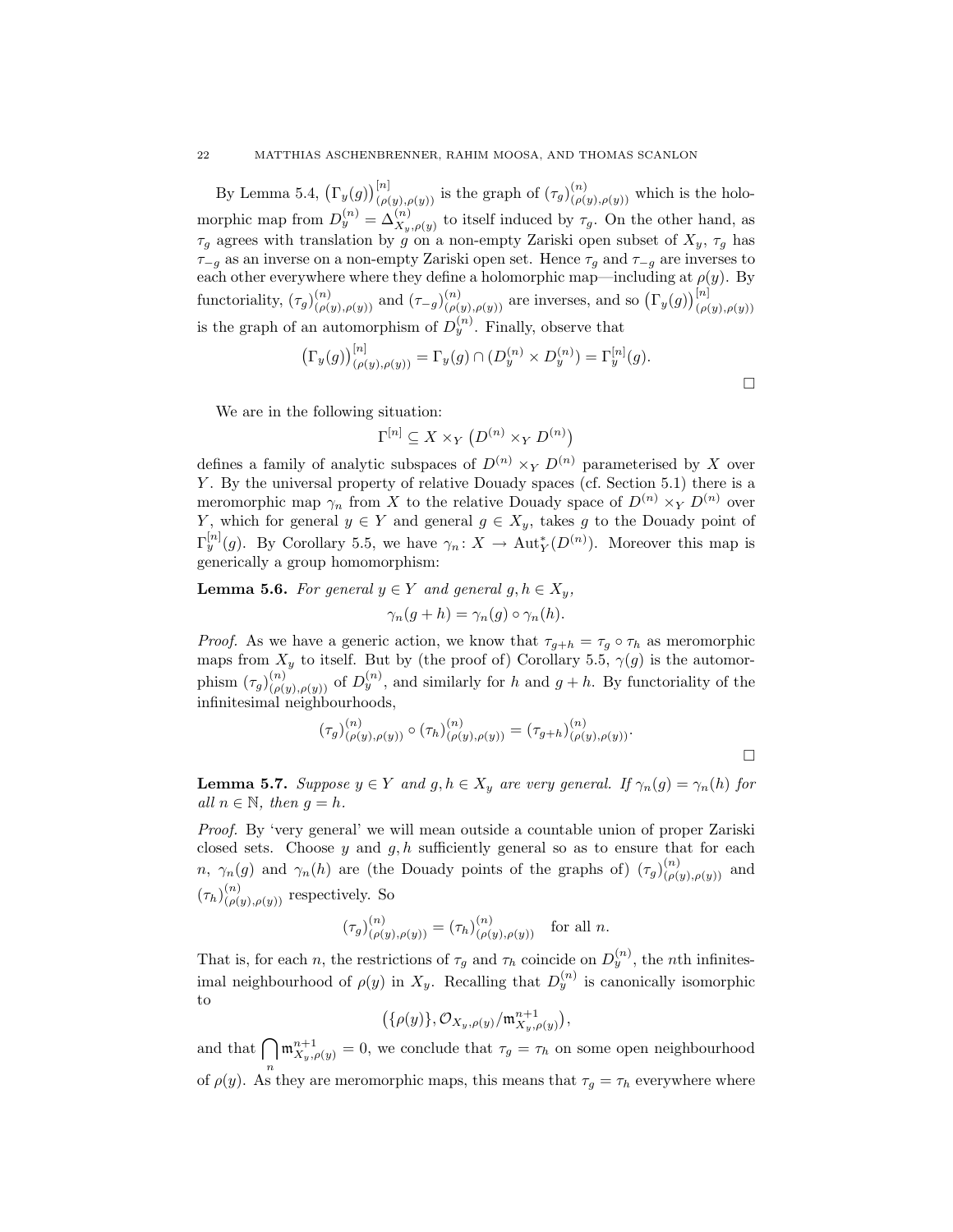they are defined. Since they agree with translation by q and h (respectively) on a non-empty Zariski open set,  $q = h$ .

**Corollary 5.8.** For N sufficiently large,  $\gamma_N: X \to \text{Aut}_Y^*(D^{(N)})$  is a bimeromorphism with its image.

*Proof.* We will show that for some  $N$ ,  $\gamma_N$  is injective off a countable union of proper Zariski closed sets (this will suffice). Moreover, it suffices to do this fibrewise over Y; so fix a sufficiently general  $y \in Y$ . Now let  $\Sigma(g, h)$  be the partial type that says g and h are outside the appropriate countable union of Zariski closed sets that makes Lemma 5.7 work, that  $\gamma_n(g) = \gamma_n(h)$  for all  $n \in \mathbb{N}$ , and that  $g \neq h$ . By Lemma 5.7, this type is not realised. By  $\omega_1$ -compactness, as  $\Sigma$  is countable, some finite fragment of  $\Sigma$  is not realised. Let N be the maximum of the n that appear in such a fragment. This N works (noting that if  $m \leq n$  and  $\gamma_n(g) = \gamma_n(h)$  then  $\gamma_m(g) = \gamma_m(h)$ .

Passing to the elementary extension, Lemma 5.6 and Corollary 5.8 imply that  $(\gamma_N)_a \colon X_a \to \text{Aut}_Y^*(D^{(n)})_a$  is a definable map which is generically an injective homomorphism from  $\mathcal G$  to Aut  $\left(D^{(n)}|_W/W\right)_a$ . Using the Hrushovski-Weil theorem on group chunks in  $\mathcal{A}'$ , we see that this generic homomorphism extends to a definable group embedding of G into Aut  $(D^{(n)}|_{W}/W)_{a}$ . By Fact 5.1, Aut  $(D^{(n)}|_{W}/W)_{a}$  is a linear algebraic group over  $\mathbb{C}'$ . We obtain:

**Proposition 5.9.** Suppose that  $+$  does extend to a generic action of G on some absolutely irreducible component of  $X_a \setminus U_a$ . Then G is definably isomorphic to the multiplicative or additive group of  $\mathbb{C}'$ . В последните последните последните последните последните последните последните последните последните последн<br>В последните последните последните последните последните последните последните последните последните последнит

Propositions 4.5 and 5.9 prove Theorem 1.1.

#### **REFERENCES**

- [1] E. Bouscaren, Model theoretic versions of Weil's theorem on pregroups, The Model Theory of Groups (A. Nesin and A. Pillay, eds.), Notre Dame Math. Lectures, vol. 11, University of Notre Dame Press, Notre Dame, IN, 1989, pp. 177–185.
- [2] A. Douady, Le problème des modules pour les sous-espaces analytiques compacts d'un espace analytique donné, Université de Grenoble. Annales de l'Institut Fourier 16 (1966), 1–95.
- [3] L. van den Dries, Tame Topology and O-Minimal Structures, London Mathematical Society Lecture Note Series, vol. 248, Cambridge University Press, 1998.
- [4] A. Fujiki, On automorphism groups of compact Kähler manifolds, Inventiones Mathematicae 44 (1978), no. 3, 225–258.
- [5] , Closedness of the Douady spaces of compact Kähler spaces, Kyoto University. Research Institute for Mathematical Sciences. Publications 14 (1978/79), no. 1, 1–52.
- $\Box$ , On the Douady space of a compact complex space in the category C, Nagoya Mathematical Journal 85 (1982), 189–211.
- [7]  $\ldots$ , On a holomorphic fiber bundle with meromorphic structure, Kyoto University. Research Institute for Mathematical Sciences. Publications 19 (1983), no. 1, 117–134.
- [8] A. Grothendieck, Techniques de construction en géométrie analytique VII. Étude locale des morphisme: éléments de calcul infinitésimal, Séminaire Henri Cartan, 13ième année: 1960/61. Familles d'espaces complexes et fondements de la géométrie analytique. Fasc. 1 et 2: Exp.  $1-21$ ,  $2i\text{ème édition, corrigée. École Normale Supérieure, Secrétariat mathématique,$ Paris, 1962.
- [9] J. Johns, An open mapping theorem for o-minimal structures, The Journal of Symbolic Logic 66 (2001), no. 4, 1817–1820.
- [10] R. Moosa, Jet spaces in complex analytic geometry: An exposition, E-print available at http://arxiv.org/abs/math.LO/0405563.